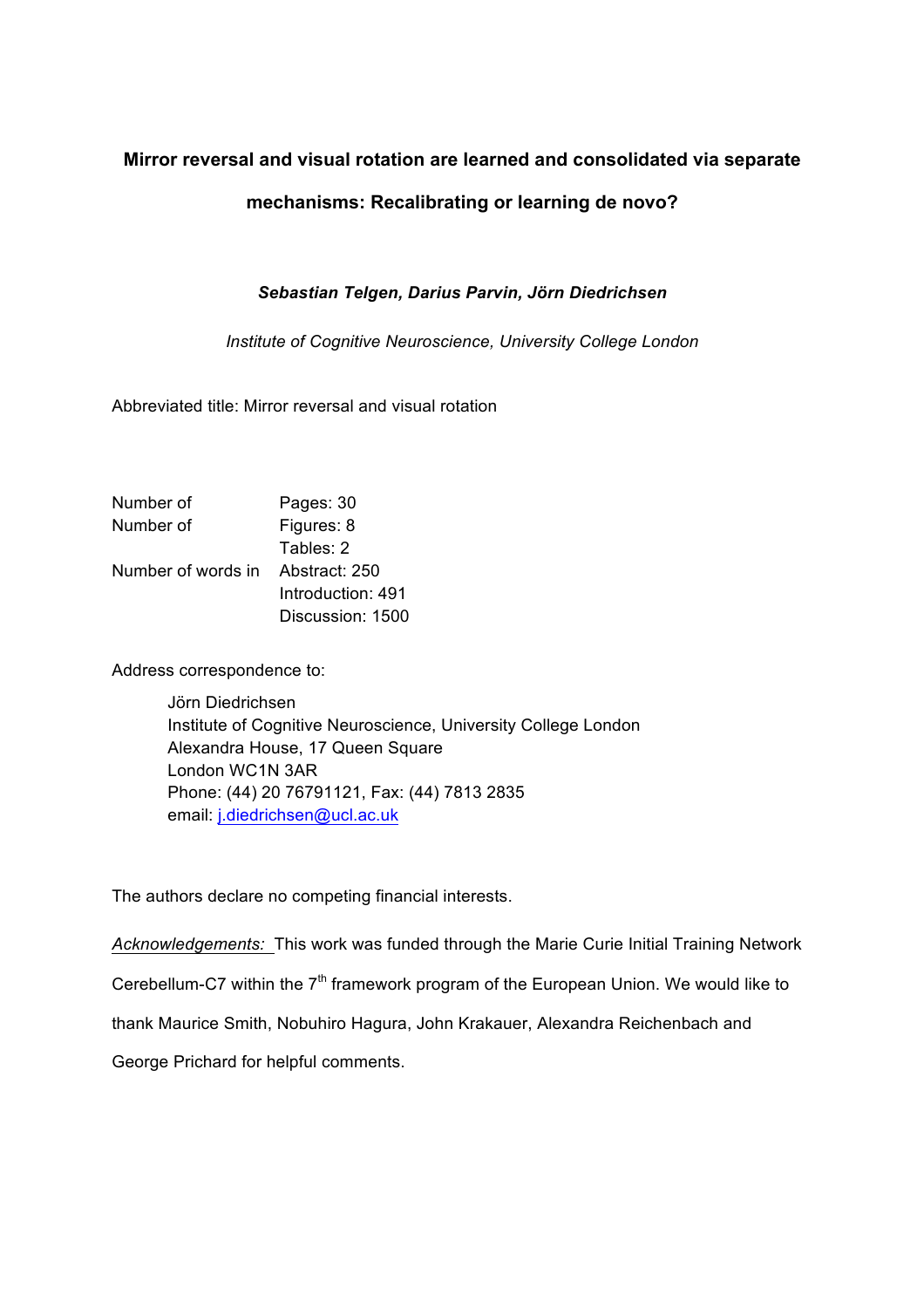#### **Abstract**

Motor learning tasks are often classified into adaptation tasks, which involve the recalibration of an existing control policy (the mapping that determines both feedforward and feedback commands), and skill-learning tasks, requiring the acquisition of new control policies. We show here that this distinction also applies to two different visuomotor transformations during reaching in humans: Mirror-reversal (left-right reversal over a mid-sagittal axis) of visual feedback vs. rotation of visual feedback around the movement origin. During mirror-reversal learning, correct movement initiation (feedforward commands) and online corrections (feedback responses) were only generated at longer latencies. The earliest responses were directed into a non-mirrored direction, even after 2 training sessions. In contrast, for visual rotation learning no dependency of directional error on RT emerged, and fast feedback responses to visual displacements of the cursor were immediately adapted. These results suggest that the motor system acquires a new control policy for mirror reversal, which initially requires extra processing time, while it recalibrates an existing control policy for visual rotations, exploiting established fast computational processes. Importantly, memory for visual rotation decayed between sessions, whereas memory for mirror reversals showed offline gains, leading to better performance at the beginning of the second session than in the end of the first. With shifts in time-accuracy tradeoff and offline gains, mirror-reversal learning shares common features with other skill-learning tasks. We suggest that different neuronal mechanisms underlie the recalibration of an existing vs. acquisition of a new control policy, and that offline gains between sessions are a characteristic of latter.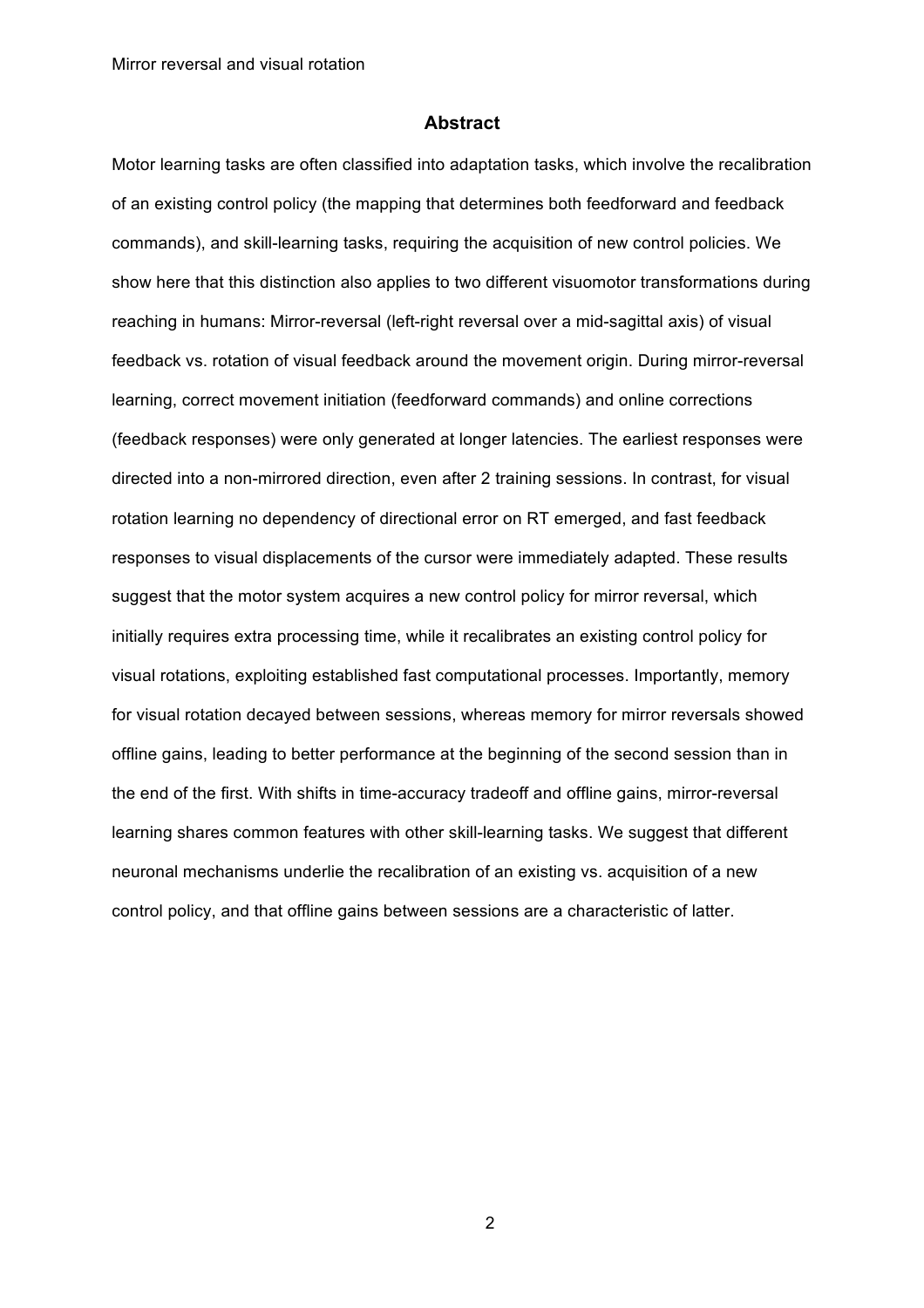## **Introduction**

Humans are experts in adjusting their movements to changing task demands (Helmholtz, 1866; McLaughlin, 1967; Gentilucci et al., 1995). Learning a new task requires a change in the functions that translate goals (and states) into motor commands. These functions have been synonymously referred to as visuomotor mappings, control policies, or inverse models (Sutton and Barto, 1998; Todorov and Jordan, 2002).

But are all new tasks learned the same way? Here we contrast the learning processes for two different visuomotor transformations: visual rotation (VR) and mirror reversal (MR). It has been suggested that MR and VR are learned using separate learning mechanisms (Werner and Bock, 2010). Here we hypothesize that VR can be learned by a gradual recalibration of the existing control policy, while MR requires the establishment of a novel mapping. This idea is motivated by how the motor system uses error to update future movements (Fig. 1). When confronted with VR, the correction calculated under the old policy will be directed approximately (for rotations smaller than 90°) in the appropriate direction. The new policy therefore could be learned by updating the next motor command with the correction calculated following the outdated mapping (Kawato and Gomi, 1992). Repeated applications of this learning rule leads to the correct policy. During MR, however, the update inferred from the old mapping points in the wrong direction and a novel policy would have to be acquired instead.

Krakauer and colleagues suggested that the difference between recalibration and acquisition is visible in speed-accuracy tradeoffs (Reis et al., 2009; Shmuelof et al., 2012). Because fast sequential movements require the rapid generation of feedforward and feedback commands, this likely relates to the speed of the underlying computational processes: When the system recalibrates a well-learned control policy, it should be able to utilize existing fast automatic processes and generate accurate responses even under time pressure. The establishment of a new control policy, however, should entail initially slower, and possibly more explicit components (Hikosaka et al., 2002) requiring additional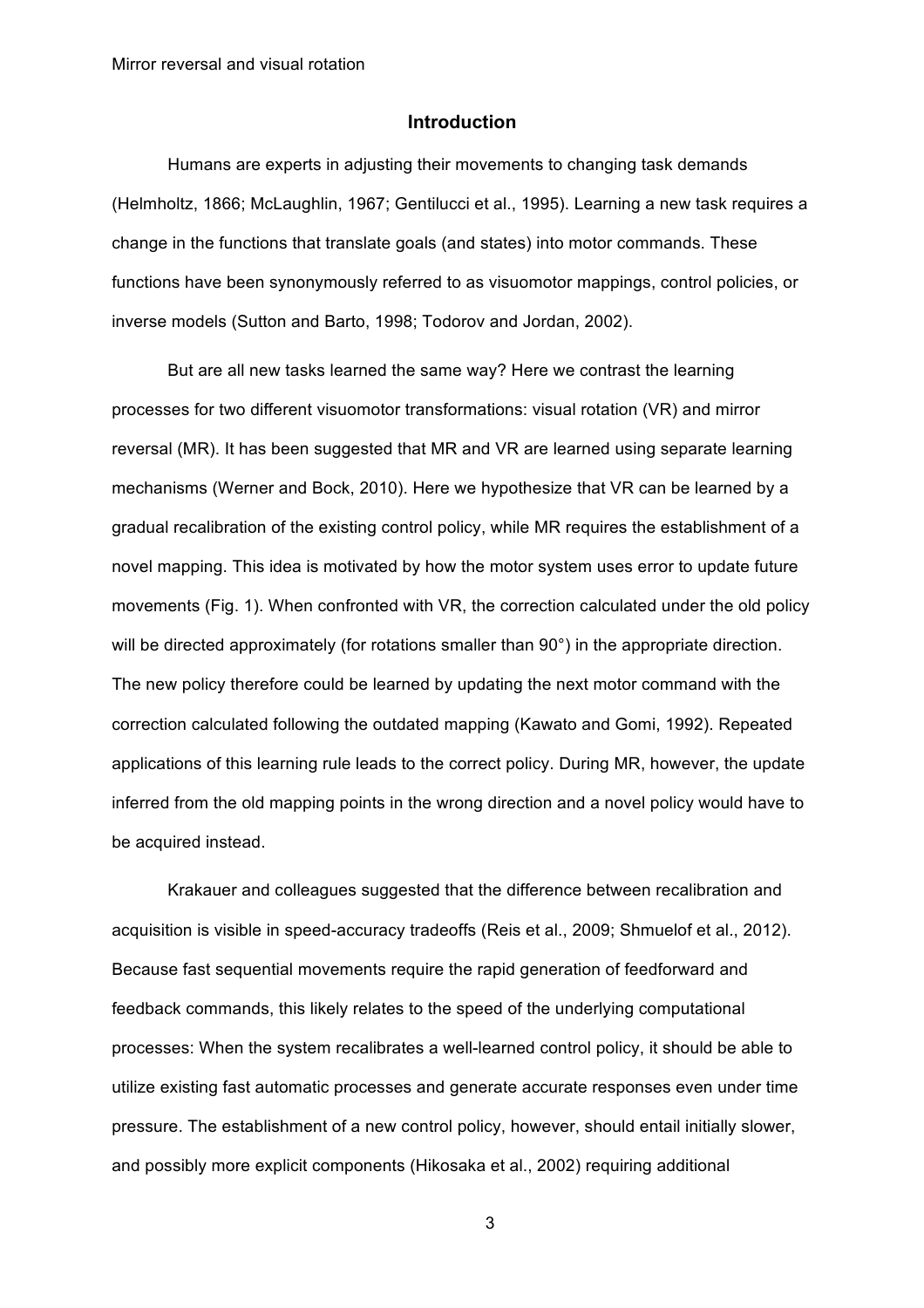processing time. Only with long practice, it should become automatized and achieve equivalent performance at shorter time intervals. Thus, we expected that the acquisition of a control policy would be accompanied by a shift in time-accuracy tradeoffs. We tested this idea by studying fast feedforward and feedback commands.

Finally, we also tested whether VR and MR learning differ in how the memory consolidates between sessions. Adaptation tasks typically show forgetting between sessions (Tong et al., 2002; Klassen et al., 2005; Krakauer et al., 2005; Trempe and Proteau, 2010), whereas skill-learning tasks such as learning novel sequences of finger movements show little forgetting (Reis et al., 2009), and sometimes even offline gains (Wright et al., 2010; Brawn et al., 2010; Doyon et al., 2009; Abe et al., 2011; Stickgold, 2005). Given that skilllearning tasks are also characterized by shifts in speed-accuracy tradeoff (Reis et al., 2009; Shmuelof et al., 2012), we hypothesized that MR learning may also show offline gains between sessions.

## **Materials and methods**

## *Participants*

All participants (N=112, 52 male) were right-handed according to the Edinburgh handedness inventory (median 84.6, inter-quartile range 25.3; Oldfield, 1971) and aged 18- 30. None had a history of neurological illness and or were taking medication. Participants were recruited through online advertising, and received monetary compensation (£7/hr) at the conclusion of the study. Informed consent was obtained before the study started, and all procedures were approved by the UCL Ethics Committee.

### *General procedure*

Participants made 15cm center-out reaching movements to targets displayed on a TFT LCD, while holding a robotic handle with the right hand. The robotic device allowed unrestrained movement in the horizontal plane and was able to exert forces to the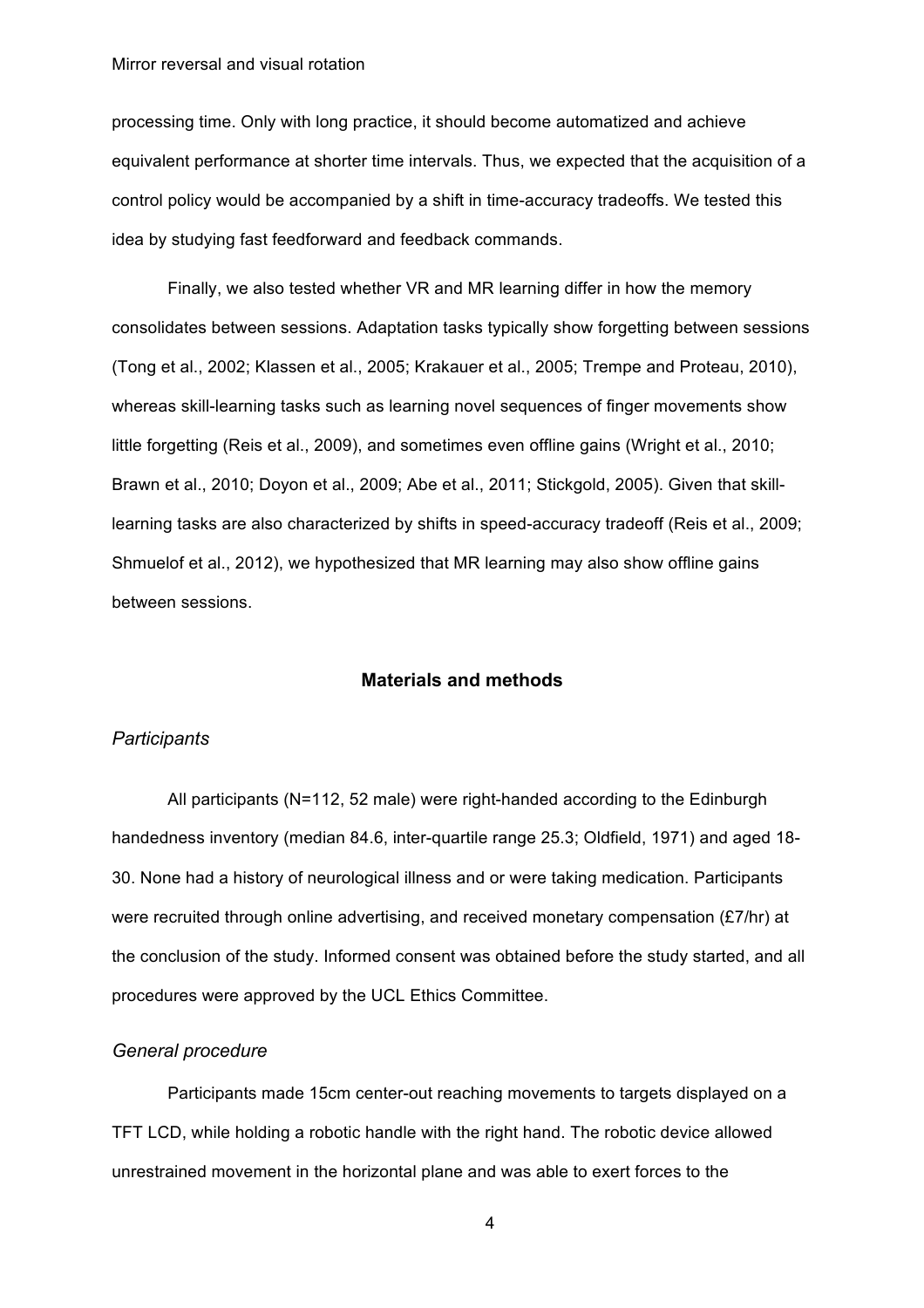participant's hand. Movements were recorded at 200Hz. Visual feedback was provided on a monitor (60Hz refresh rate) that was viewed via a horizontal mirror placed over the participant's hand. The delay of the visual display (65ms) was empirically measured using a photodiode and taken into account in the analysis of the data. Due to the mirror, the arm and hand were not directly visible. The position of the right hand was represented on the mirror by a cursor (2 mm diameter).

At the beginning of each trial the robot guided the participant's hand to the start location, a small rectangle, ~15cm in front of the participant's chest. After the hand remained inside the start rectangle for more than 400ms, a target  $(0.7x0.7cm^2)$  square) appeared on the screen. To probe the time-dependency of the forward command under the two visuomotor mappings, it was essential to enforce tight bounds on reaction time (RT) - the time from target appearance to movement onset. Thus, participants were instructed that their first priority was to react quickly to the onset of the target. We played an unpleasant buzzing tone for slow reactions (RT>385ms), and an unpleasant high beep for anticipatory movements (RT<35ms).

A movement was considered started when the tangential velocity exceeded 3.5 cm/s and ended when it fell below 3.5cm/s. For offline analysis the velocity threshold for the movement start was set to 2.5cm/s. Participants were also instructed that their movements had to be fast and accurate to receive points. If the movement time (MT) – the duration from movement onset to termination - was too long or if the peak velocity was too low (<40 cm/s), all items turned blue; if the peak velocity was too high (>100cm/s), yellow. Green feedback indicated that the peak velocity was in the correct range but the movement was terminated outside of the tolerance zone around the target. Only when all criteria were met, did all items in the visual display turn red and a pleasant sound was played, signaling that the participants had gained a point. Participants were explicitly informed and then familiarized with these criteria over the first 4 practice blocks. The target zone in which the movement had to end was initially set to 1.2cm, and the maximum MT to 1200ms. These criteria were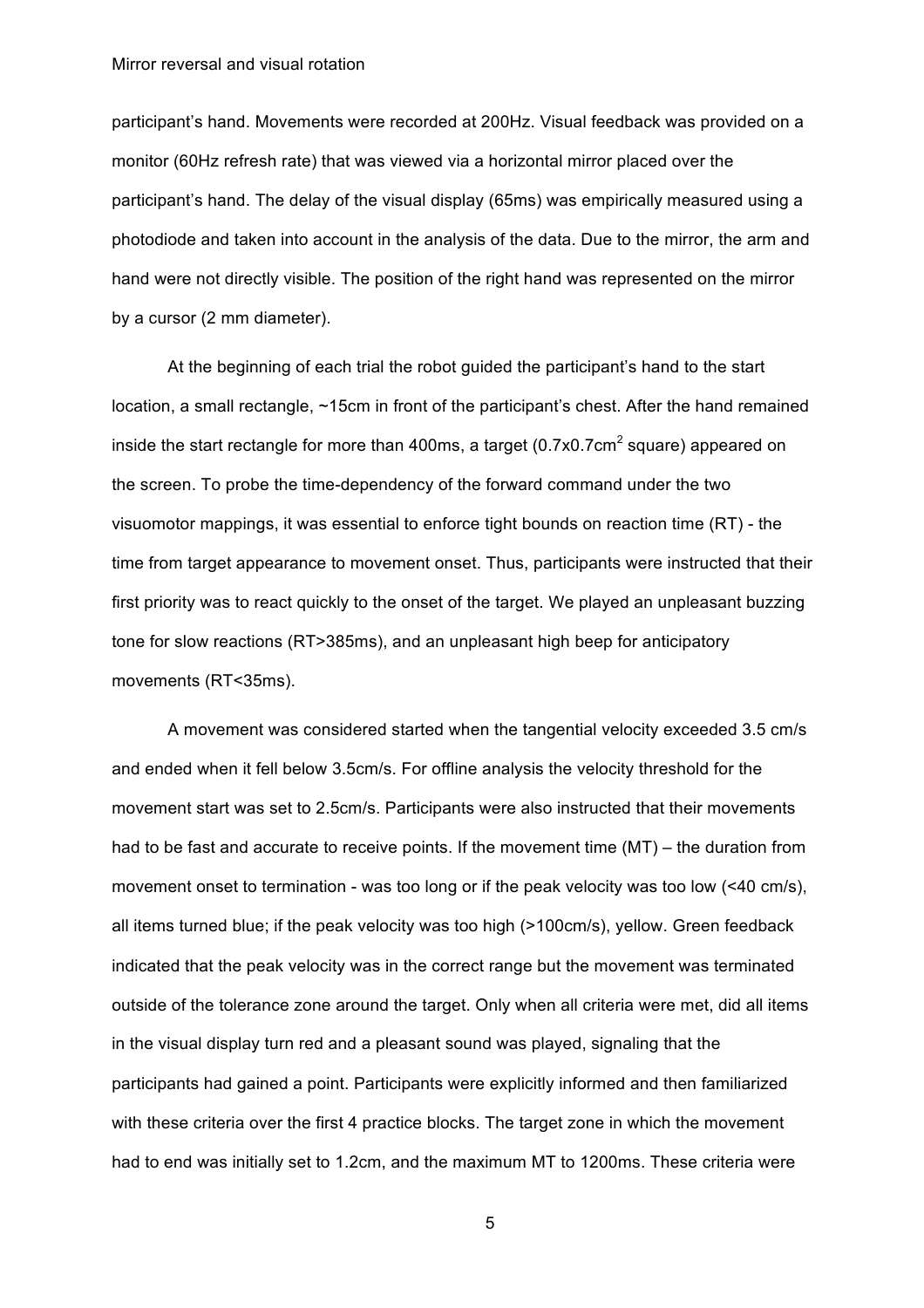manually adjusted after each block to maintain a constant average success-rate: If a participant achieved over 50% of all points in the last block, both criteria were decreased by 0.1cm and 100ms, respectively, until they reached 0.7cm or 800ms. This adjustment ensured that the rate of reward stayed within a motivating range. Visually, the target always remained the same size (0.7cm), because changes of target size might have caused participants to alter their strategy. For offline analysis, we included all trials, irrespective of whether they satisfied the criteria described above (see data analysis).

#### *Experiment 1: Mirror reversal, feedforward control*

The experiment consisted of two testing sessions, in which 15 participants were exposed to a mirror-reversed environment. The two experimental sessions took place between 4 and 10pm on two consecutive days for all participants. Participants reached from a central starting location to one of 6 possible targets located at -20°, 0°, +20°, +160°,180°, and -160° (Fig. 2).

Each session consisted of 16 blocks, each comprising 72 trials. The first session started with 4 training blocks to familiarize participants with the performance feedback (not included in the analysis) followed by 4 baseline blocks (blocks 1-4). Visual feedback was mirrored during the following 8 blocks of the first session (blocks 5-12); e.g. to reach to the right target, one had to generate a reaching movement to the left. In the second session visual feedback was mirrored during the first 12 blocks (blocks 13-24). In the last 4 blocks of the second session visual feedback was returned to normal (blocks 25-28). Each block contained a total of 72 trials consisting of 12 reaches towards each of the 6 targets. Note that the 4 lateral targets (-160°, -20°, +20° and +160°) were chosen so that the required change in the motor command equaled 40° and would match the required change in the visual rotation condition (see below). To assess the state of the feedforward command in all experiments, we measured the initial movement direction, the angular hand position averaged from 100 to 150ms after movement onset. This early measure is relatively uninfluenced by possible feedback corrections (Franklin and Wolpert, 2008).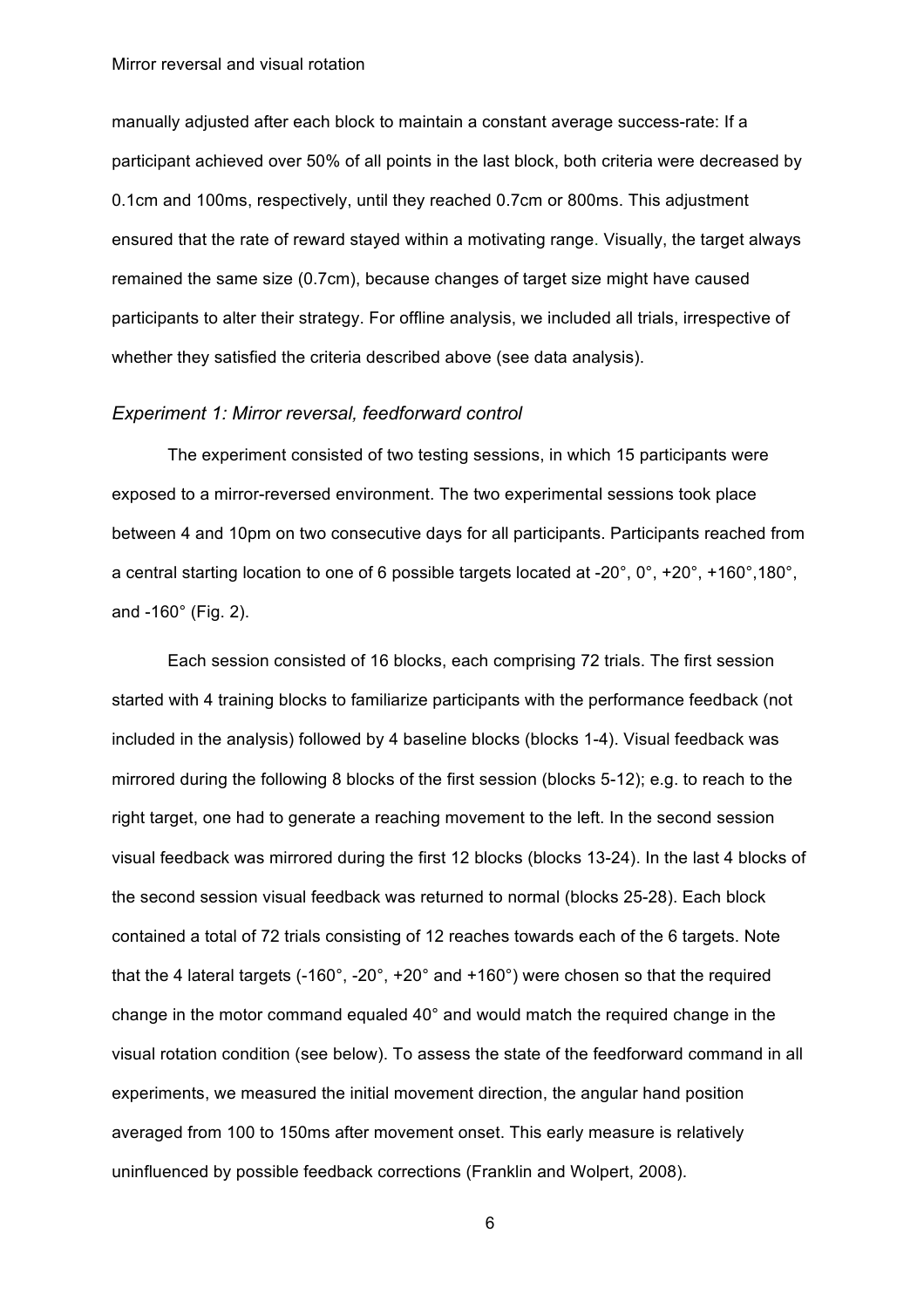In Experiment 1-4, participants were informed in the break between block 4 and 5 that a visuomotor transformation would be imposed, and the nature of the transformation (visual rotation or mirror reversal) was explained to them. We then stressed that their first priority should be to initiate their movement within RT limits, even if it meant that they missed the target. These restrictions largely prevented participants from consciously replanning their movement endpoint (Mazzoni and Krakauer, 2006; Taylor et al., 2010; Taylor and Ivry, 2011; Georgopoulos and Massey, 1987; Neely and Heath, 2009).

#### *Experiment 2: Visual rotation, feedforward control*

Experiment 2 had generally the same structure as Experiment 1, with two testing sessions taking place on consecutive days. This time the participants (N=15) were exposed to a 40° visual rotation instead of a mirror reversal of the cursor. As noted above, the required change in the motor command from the original to the new mapping in Experiment 1 was also 40°, such that the magnitude of the mapping change was equal in both experiments. Center-out reaching movements were executed towards 8 circularly arranged targets (Fig. 2). Feedback regarding movement performance was given following the same criteria that were used for Experiment 1. Each session consisted of 16 blocks, and each block contained 72 trials, with each target appearing 9 times in random order. Again the first 4 of the 16 blocks in the first session were training blocks and were excluded from all further analyses. This was followed by 4 baseline blocks, and 8 blocks in which a +40° visual rotation was imposed. The second session began with 12 VR blocks, followed by 4 blocks without rotation.

## *Experiment 3: Mirror reversal, feedback control & sleep dependency*

Whereas Experiment 1 and 2 assessed learning of feedforward control, Experiment 3 was designed to also assess learning of fast feedback commands with mirror reversed visual feedback, by laterally displacing the cursor on a fraction of trials. Additionally, we tested the hypothesis that consolidation between sessions depended on sleep, motivated by the finding that sleep has been reported to benefit offline consolidation (Walker et al., 2002; Stickgold,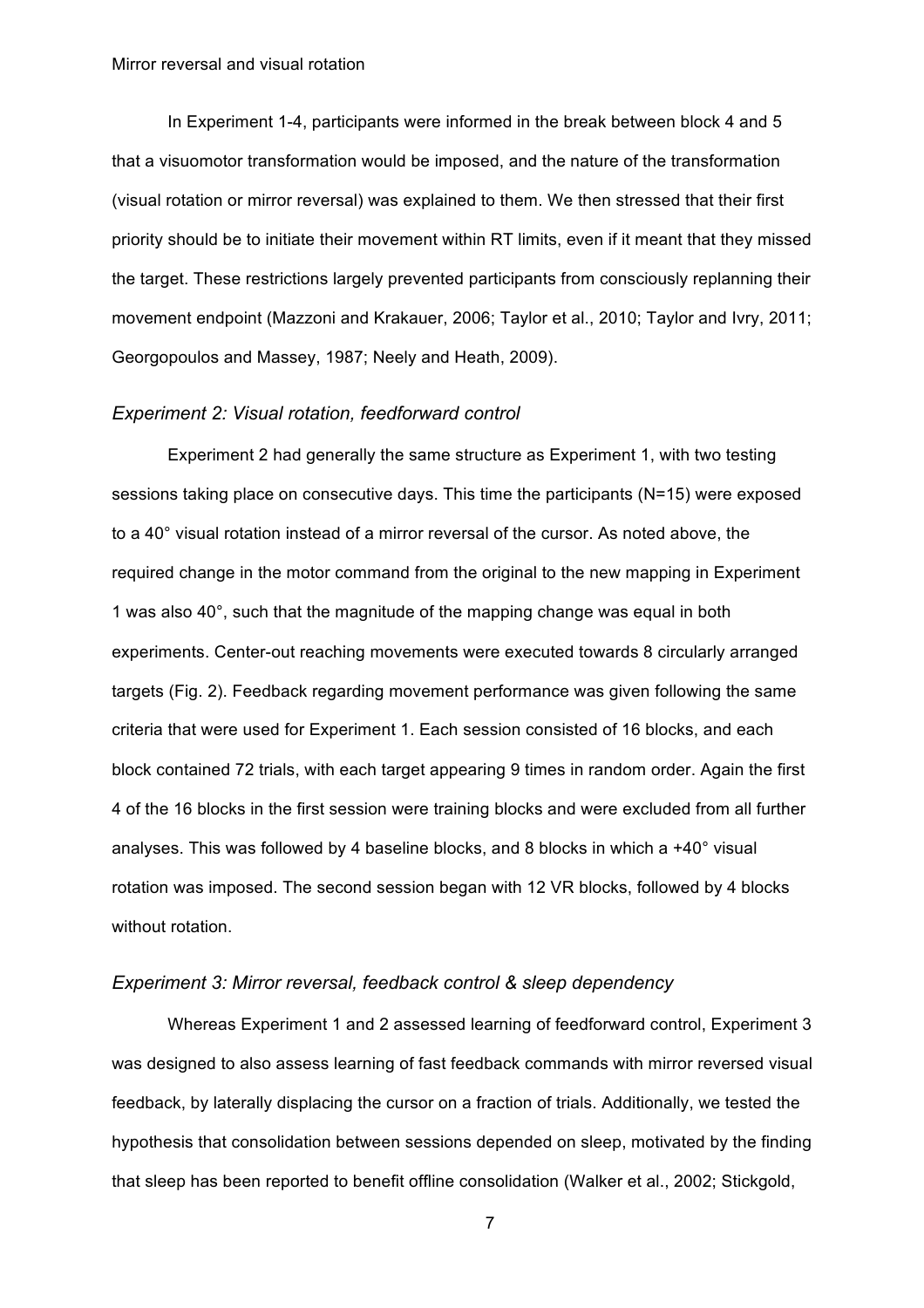2005). Experiment 3 had generally the same structure as experiment 1 and 2, using identical feedback procedures, number of trials per block, and the number of blocks per day. We tested feedback control only for the 0° target, as here no change in the feedforward command was required that could possibly confound the measurement. To increase the number of reaches to each target, we only tested targets at -20°, 0°, and 20°. Each block was divided into 9 miniblocks and each miniblock consisted of 8 different trials (Table 1), designed to test either feedforward or feedback control. The trials within each miniblock were ordered randomly, with each trial type occurring once. To test changes in feedforward commands, reaching targets in trial types 1 and 2 were presented at an angle of 20° or -20° from straight-ahead. As in experiments 1 and 2, the angular hand position averaged from 100 to 150ms after movement onset was measured for studying feedforward control. In the remaining 6 trials in each miniblock participants reached to the straight-ahead target and we tested fast feedback mechanisms. For trial types 4, 5, 7 and 8 we displaced the cursor by 1.5cm to the left or right after the hand had travelled more than 1cm from the origin. Cursor displacements elicit an automatic corrective response in the opposite direction with the aim of bringing the cursor back to the initial trajectory. This response has shorter latencies than voluntary response initiation (Franklin et al. 2008) and cannot be voluntarily suppressed.

To obtain a sensitive measure of the feedback response, we clamped the hand to a straight-line trajectory towards the target using a force channel for trial types 6-8. These channels exerted a spring-like force of 6000N/m. When a cursor was displaced, participants pushed into the channel wall attempting to correct for the displacement. The hand force was immediately counteracted by an equal amount of force from the robotic handle, which could then be used as a reliable measure of correction. On force channel trials the cursor was displaced back to the original trajectory after the hand had moved more than 10cm in the channel to allow the participants to reach the target. Because the automatic return of the cursor can cause attenuation of feedback responses (Franklin and Wolpert, 2008) we also added trials without channels (trial types 4 and 5) in which the cursor was not returned.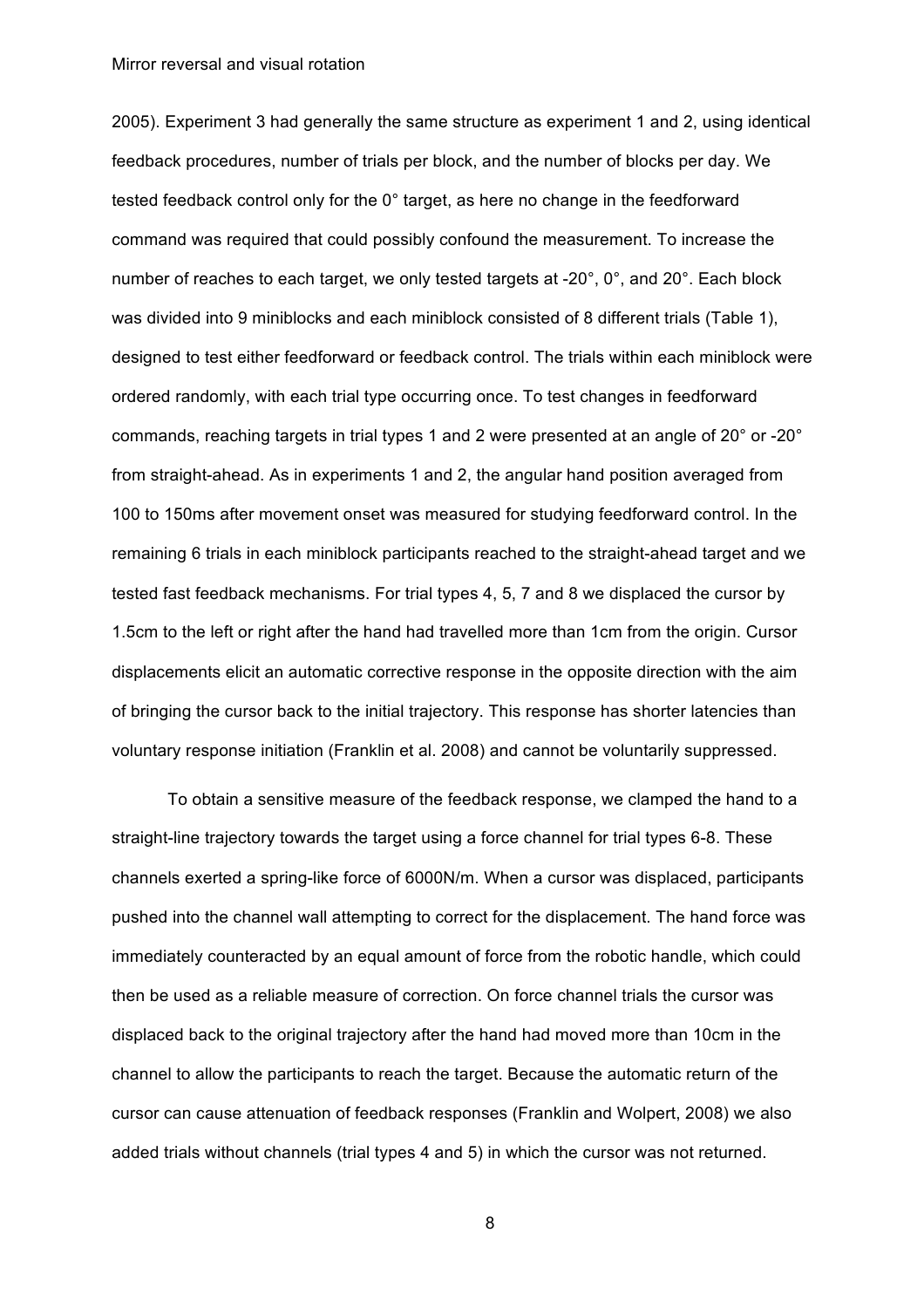These trials therefore required a correction to reach the target. For the same reason, we also displaced – and did not return - the cursor on 2 out of 3 trials in which the movement was directed at lateral targets (trial types 1, 2).

To determine whether performance changes between the sessions (forgetting or offline gains) depended on sleep, we assigned participants to one of four groups (table 2). The first group (morning-evening, ME; 16 participants) had the first session in the morning and the second session 12 hours later on the same day. The second group (EM; 15 participants) had the first session in the evening and the next session 12 hours later after a night of sleep in the morning of the next day. To control for the effect of the time of day on performance, we included one control group that did both sessions in the evening (EE; 13 participants) and one that did both sessions in the morning (MM; 17 participants). For both groups the sessions were separated by a 24-hour break and a night of sleep. There were no significant age or gender differences between the 4 groups. Morning sessions took place between 7:30 and 10:30am and evening sessions between 7:30 and 10:30pm. Note that the role of sleep was only tested for MR, but not for VR, because no offline improvements were found for the latter.

## *Experiment 4: Visual rotation, feedback control*

Experiment 4 was designed to assess changes in fast feedback control during VR learning, and was again similar in length and structure to Experiment 1-3. Movements were executed towards 8 targets. Instead of a +40° rotation, we imposed +60° or -60° rotations (balanced across 18 participants), to achieve sufficient power to detect changes in the direction of feedback corrections. On 48 of 72 trials the cursor position was displaced by 1.5cm once the hand had travelled more than 1 cm from the origin. Because force channels are only suitable to measure feedback corrections orthogonal to the movement direction, we assessed fast feedback responses using the direction of the initial corrective response in free movements. This was measured by computing the difference in instantaneous velocity of the hand on trials with and without displacements. The cursor displacement was applied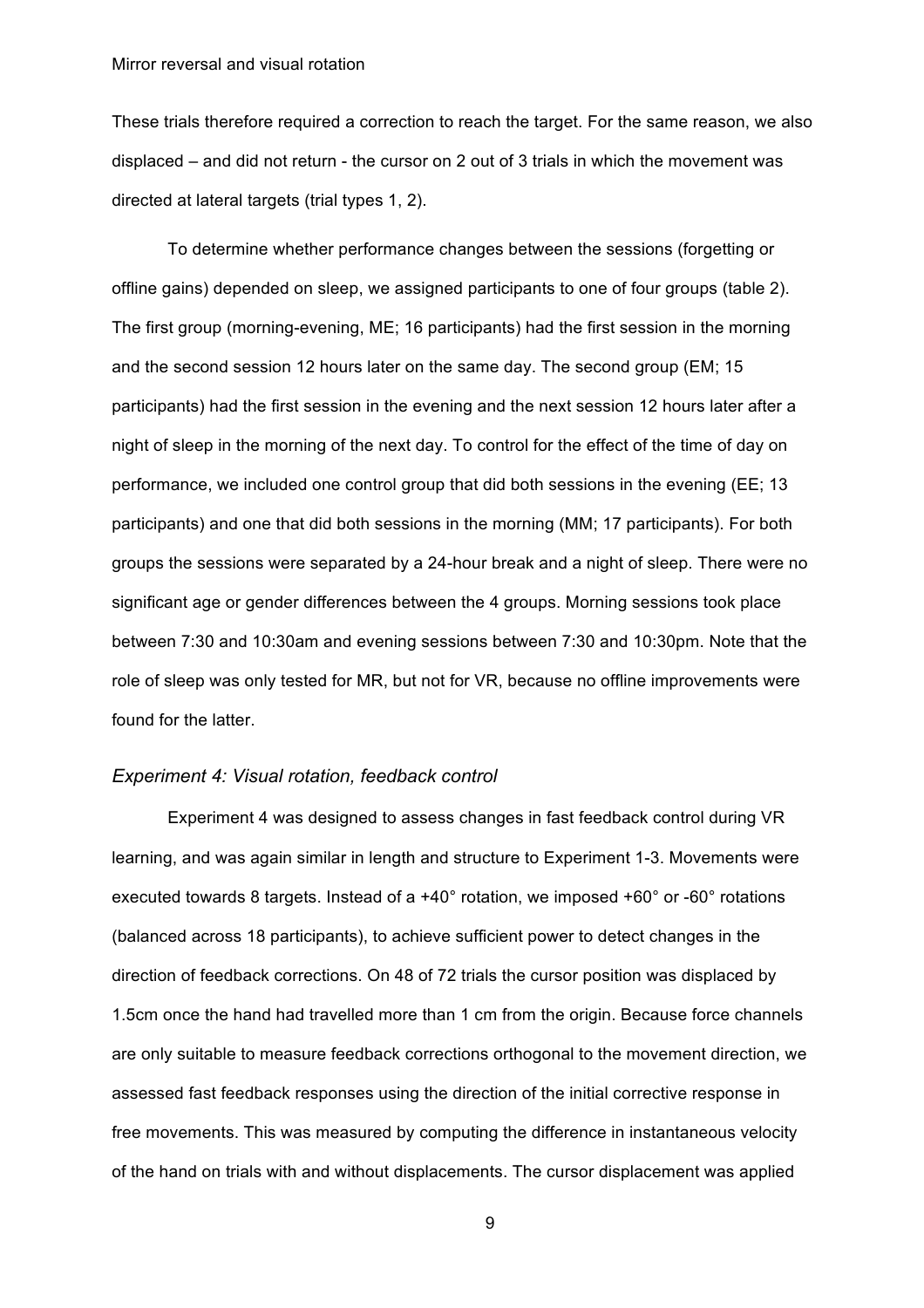after the hand had travelled 1cm from the start at an angle of -90° or +90° relative to the initial movement direction of the cursor, and therefore always at an angle of -30° or +150° relative to the movement direction of the hand (Fig. 6b). An unadapted feedback response would yield an initial hand direction exactly opposing the visual displacement. For example if the cursor was displaced -90° relative to the cursor direction (or -30° relative to the hand, dashed dark blue arrow) the correction should be directed towards 150° (Fig. 6b, solid light blue arrow). A fully adapted feedback response would be rotated by 60° opposite to the imposed visual rotation, thus resulting in a +90° correction if the cursor was displaced -30° relative to the hand (Fig. 6b, solid dark blue arrow).

### *Experiment 5: Control experiment for feedback response*

Experiment 4 relies on the assumption that the feedback response is always opposite to the cursor displacement, independent of the direction of hand movement. That is, we assumed that the visuomotor system corrects equally for displacements parallel and orthogonal to the direction of movement. To test this assumption, 3 participants performed reaching movements over 16 blocks towards 8 different targets without a visual rotation. We then displaced the cursor by 1.5 cm at angles of -150°, -90°, -30°, +30°, +90° and +150° relative to the initial hand and cursor movement direction (Fig. 6a, dashed colored arrows). If both orthogonal and parallel displacement components are corrected equally, the correction should always be exactly opposed to the displacement (Fig. 6a, solid colored arrows). In addition each block contained two movements without displacement towards each target.

## *Data analysis*

The data were analyzed using custom-written MATLAB routines. For all 5 experiments we excluded movements where the angle between the first and the second 100ms segment after movement onset was bigger than 60°, as a large difference between the two segments indicates that the movement was initially not directed at the target and only corrected online thereafter. Trials with peak movement velocities <40 or >100cm/s or RTs <50ms or RTs> 730ms were excluded in Experiment 1-3. For Experiment 3, we further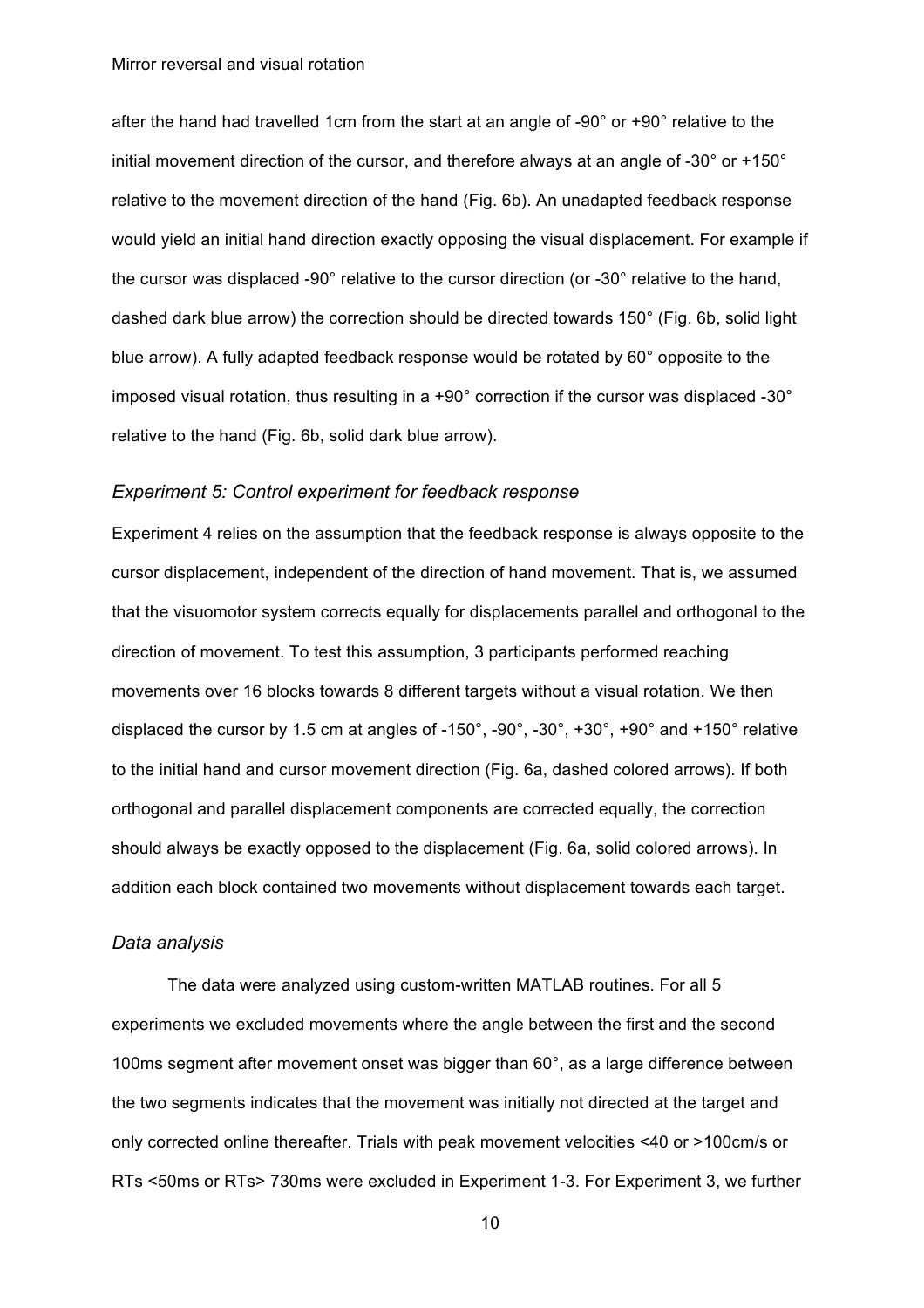excluded channel trials where force responses exceeded 5 Newton (N) at any point in time between 150 and 400ms after the cursor displacement. Because the main variable of interest in Experiments 4 and 5 was the corrective velocity vector, we excluded for these experiments trials where the peak velocity deviated by more than 25 cm/s from the median in the respective block, but included all trials independent of their reaction time. Combined, these criteria led to an exclusion of 5.4% of the trials in Experiment 1, 5.5% in Experiment 2, 4.5% in Experiment 3, 4.8% in Experiment 4 and 4.4% in Experiment 5.

In Experiment 1, tradeoffs between preparation time and accuracy of the feedforward command were quantified by the slope of the simple linear regression between RT and error. A tradeoff would show up as a negative relationship between these two variables. Assessing this relationship is complicated by the fact that both RT and error reduce over the course of learning, leading to a positive relationship that could obscure existing time-accuracy tradeoffs. To account for this effect, we first removed - within each subject and block - any linear trend across the block for RT and error independently. The movements towards the peripheral targets were then assigned to 1 of 5 bins according to this relative RT. This was done for each block, each participant, and each target separately. To obtain more stable estimates, we then combined the data across all 4 lateral targets by mirroring results towards the -20° and +160° onto the +20° and -160° targets. Furthermore, we averaged the data across 4 blocks for each participant. As a measure of the relationship between RT and error, we performed a simple linear regression analysis with the mean RT of each bin as the independent, and the mean signed error as the dependent variable, separately for each subject and block. The slope values were then compared using paired t-tests. The timeaccuracy tradeoff for visual rotations in Experiment 2 was assessed using a similar analysis, while rotating the data to combine results across all 8 targets.

In Experiment 3, we compared the state of the feedforward command across days. Because of the possible RT-dependency of the feedforward command, and because mean RTs could change from session to session, we determined the expected initial error for a RT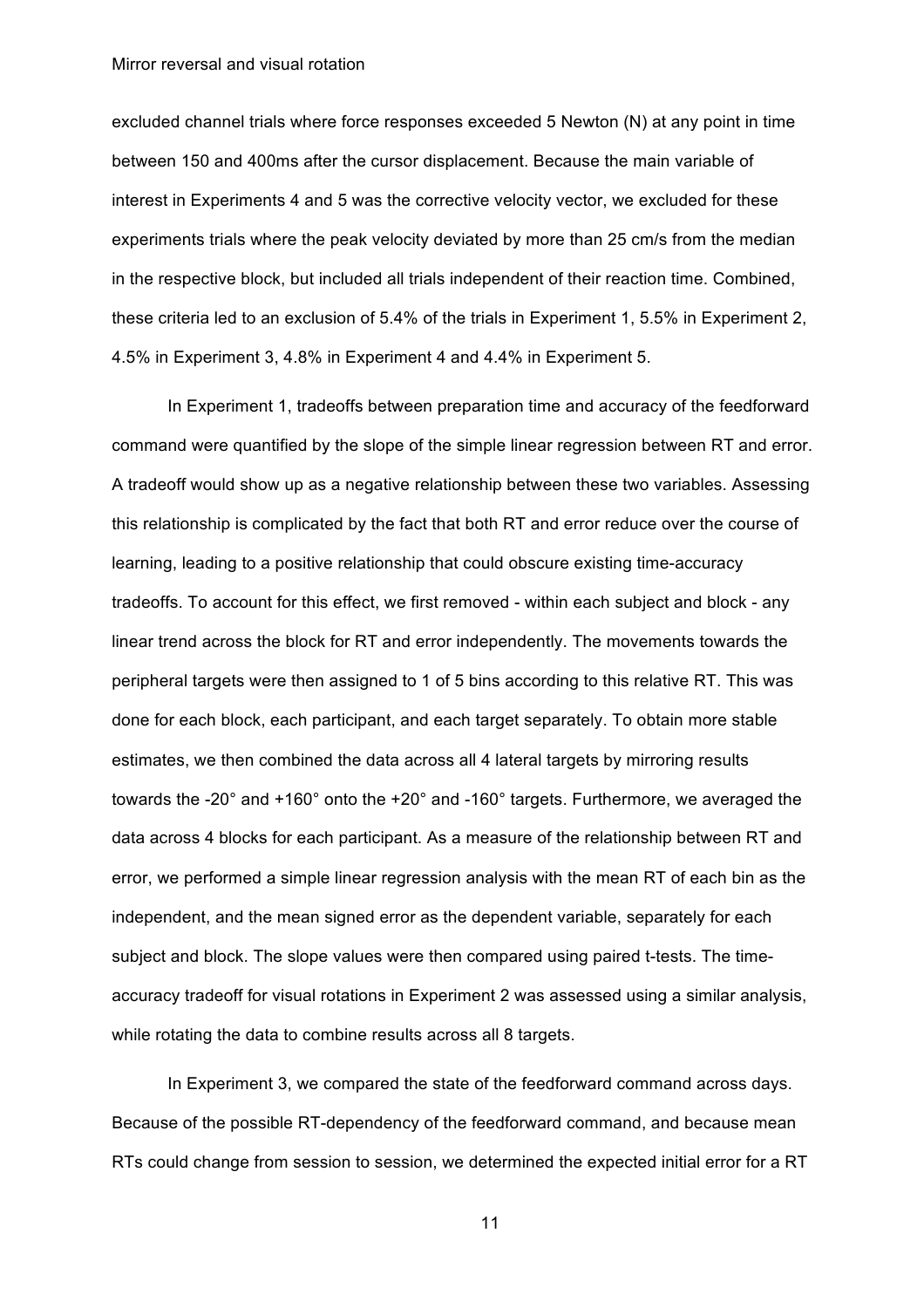of 250ms. For this, the relationship between RT and error was fitted for each participant, each block and each target separately. Because this relationship was slightly non-linear, we used Gaussian Process Regression (Rasmussen, 2006), which can accommodate any smooth relationship between two variables. The values of the length scale, variance and noise variance hyper parameters were determined by fitting the data from all subjects together for each mirror reversed block and then taking the median values.

For Experiment 4 and 5, data was combined across all targets by rotating the movement data such that the movement direction 1cm into the movement was located at 0°, because the cursor displacements were always performed at an angle relative to this initial movement direction. We then used the difference between the average instantaneous velocity vector of trials with and without displacements to compute the velocity component that was due to the corrective response.

## **Results**

#### *Time-accuracy tradeoff in feedforward commands*

We hypothesized that the learning of mirror reversal would be associated with a new time-dependent process that maps targets to actions, whereas visual rotation learning would be supported by the recalibration of an existing control policy, and should therefore require no extra processing time.

We tested this idea by enforcing fast RTs in all reaching tasks. For MR learning (Experiment 1, Fig. 3a), RTs increased at the onset of MR by 145ms (±18ms standard error),  $t_{(14)}$ = -8.232,  $p < 9.8*10^{-7}$ . RTs reached a plateau in the late MR blocks of the second session and approached the levels of the baseline performance. However, when the visual feedback switched back to the non-reversed mapping in block 25, RTs increased at first but subsequently decreased to 272ms (±5ms) in the last block, yielding almost significantly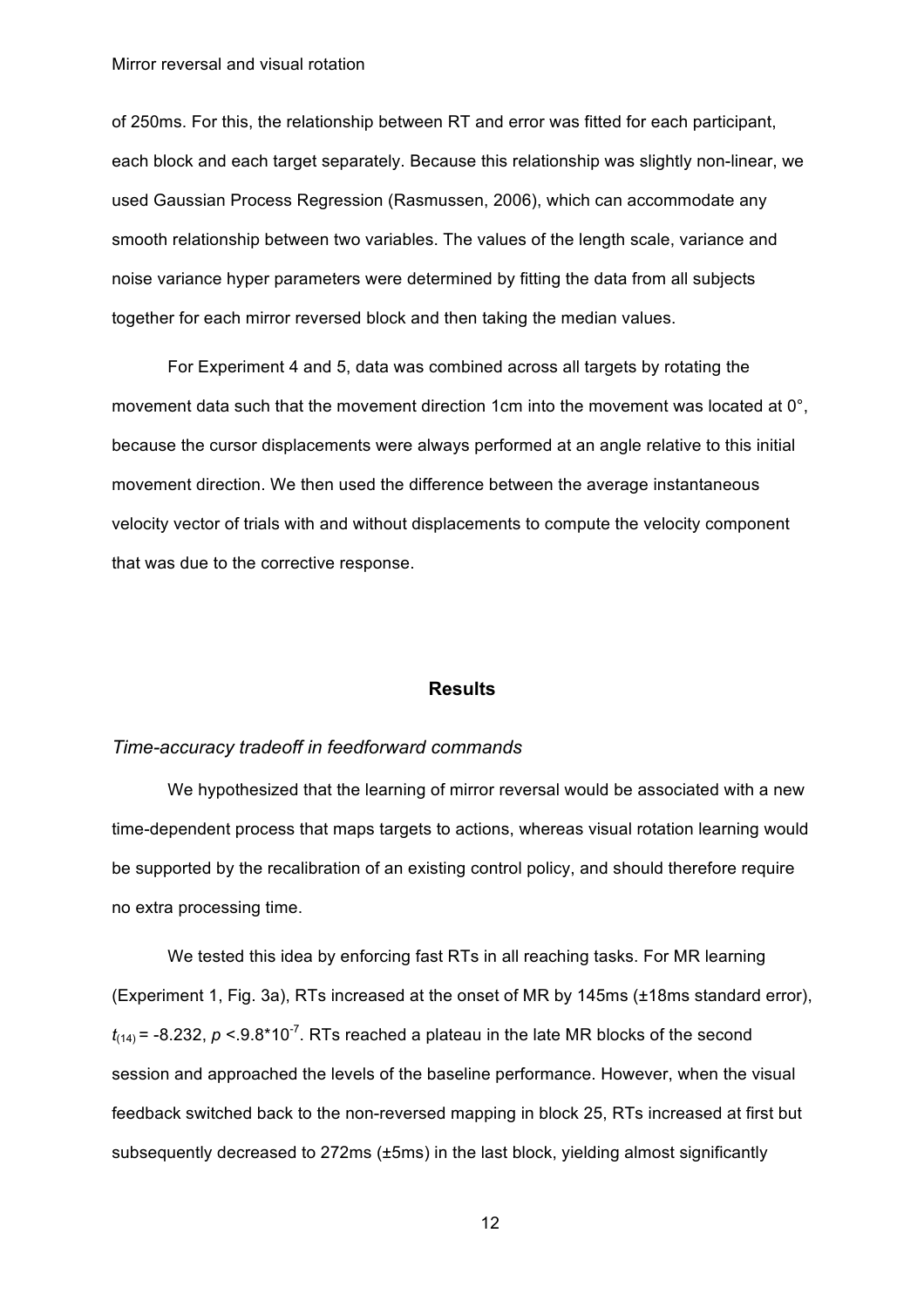shorter RTs than the last MR block  $(t_{(14)} = 2.123, p = .052)$ . Thus, even after two days of training, movements in a MR environment required slightly more preparation time than in the normal environment.

For the equivalent VR experiment (Experiment 2, Fig. 3b), we expected RT to increase to a lesser degree, if at all. Average RT increased by 45ms (±8ms) when the rotation was first introduced  $(t_{(28)} = -2.918, p = .007)$  (Fig. 3b). Thus the increase of RT during VR learning was considerably smaller than the increase during MR learning  $(t_{(28)} = -$ 5.170,  $p = 1.74*10^{-5}$ ). During the second day of training, none of the VR blocks differed significantly from baseline anymore (block13:  $t_{(14)} = -1.683$ ,  $p = .114$ ). After the rotation had washed out (last block), the RTs were not significantly shorter than in the 4th block of training ( $t_{(14)}$  = -1.256;  $p = 0.23$ ). Thus, we found that visual rotations induced less than a third of the RT increase as compared to mirror reversals.

Our main prediction, however, was that the difference between the two learning mechanisms should become visible in a time-accuracy tradeoff, i.e. the fact that – for a given adaptation state - trials with longer RTs show smaller errors. Since reaction times as well as movement errors decreased over the course of the experiment, we first subtracted out any possible linear relationship between trial number and error and between trial number and reaction time for each participant and block separately in the MR and the VR conditions. We then plotted the initial movement direction of the hand (averaged from 100 to 150ms after movement onset) as a function of RT for different groups of 4 blocks (Fig. 4). For MR learning (Experiment 1, Fig. 4a) baseline reaching angles were offset from zero by approximately +5°, indicating that participants showed a bias towards moving in the straight forward or backward direction (see caption of Figure 3 on how angles were combined across targets), an effect likely caused by the unequal distribution of targets around the circle.

To determine whether there was a time-accuracy tradeoff, we calculated the regression slope between error and RT across bins (see methods) (Fig. 4). In the MR experiment (blocks 1-4), there was a small, but significant negative slope,  $(t_{(14)} = -4.477, p =$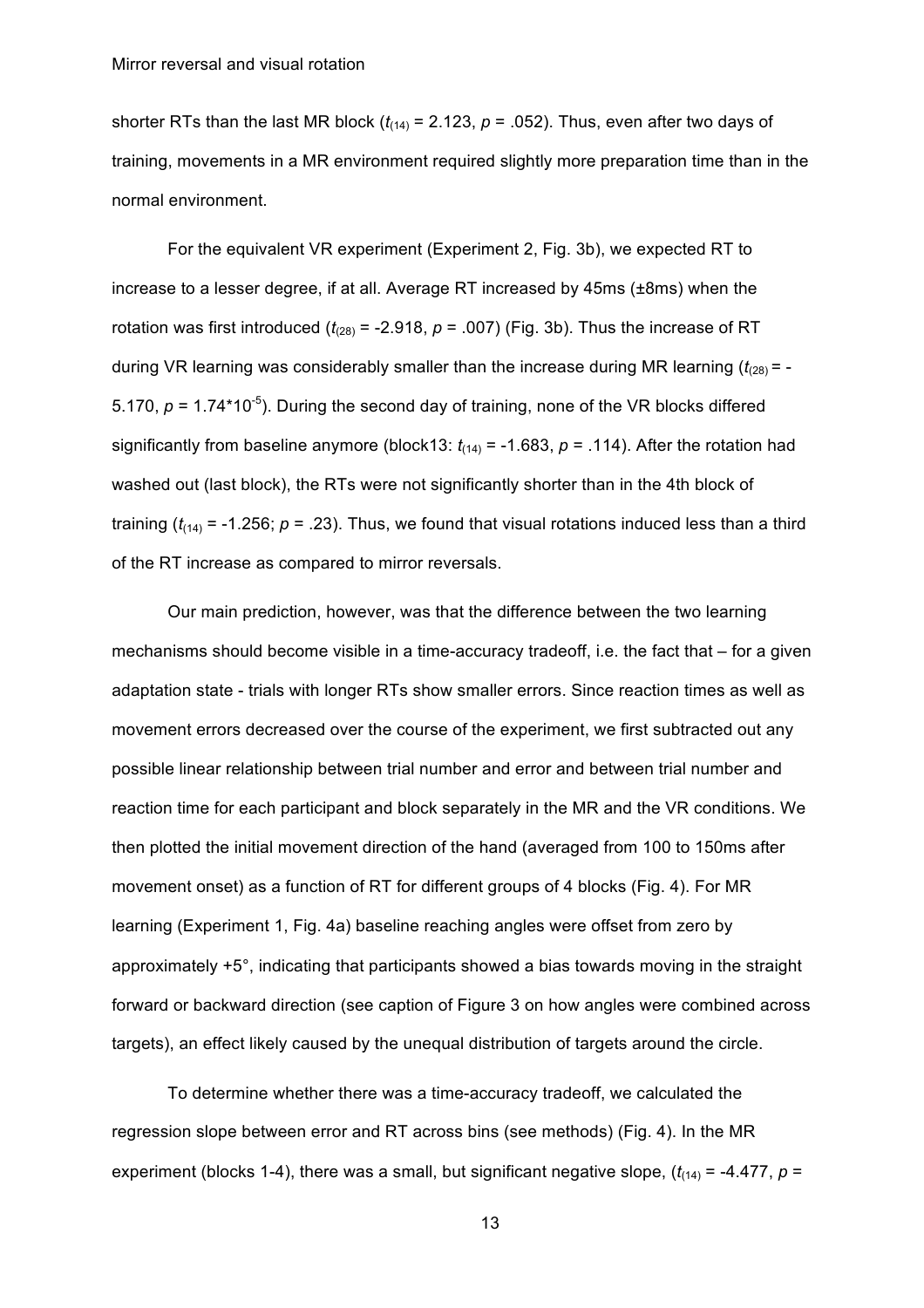.001) during baseline. With the beginning of MR learning (blocks 5-8), the slope became significantly more negative compared to baseline  $(t_{(14)} = 5.004, p = 1.93*10<sup>-4</sup>)$ . For long RTs, participants produced the correctly mirrored movements. However, for the fastest RT bin, movements started in the direction of the visually presented target, rather than in the opposite, correct direction; the error was significantly larger than 20°, where a 20° error signifies a movement towards the mirror reversal axis  $(t_{(14)} = 3.812, p = .001)$ . As training proceeded, the relationship between RT and movement error retained similar slopes across all groups of 4 blocks (repeated measures ANOVA with groups of 4 blocks as within-subject factor:  $F_{(4, 56)} = .588$ ,  $p = .673$ ). Even in the end of training in Experiment 1, the difference in the RT-error relationship was still significant compared to baseline  $(t_{(14)} = 3.995, p = .001)$ . However, the time-accuracy curve shifted sideways, such that higher accuracies could be achieved at shorter RTs. To quantify this observation, we calculated the RT necessary to reduce the error to 12° - as this time point allowed for assessment for all groups of 4 blocks of the experiment (Fig. 4a) - by assuming an approximately linear relationship between error and RT in the range tested here and linearly predicting the reaction time for an error of 12° for each participant and quadruple of blocks. We found significant differences between blocks 5-8 and blocks 9-12 ( $t_{(14)}$  = 2.405,  $p = .031$ ), blocks 13-16 ( $t_{(14)}$  = 4.836,  $p = 2.64*10^{-4}$ ), blocks 17-20 (*t*(14) = 3.769, *p* = .002), and blocks 21-24 (*t*(14) = 3.860, *p* =0.002). Likewise we found significant horizontal shifts between blocks 9-12 and blocks 13-16 ( $t_{(14)}$  = 2.806,  $p =$ .014), blocks 17-20 (*t*(14) = 3.405, *p* = .004), and blocks 21-24 (*t*(14) = 3.353, *p* = .005), meaning that each curve on day 2 was significantly shifted compared to each curve on day 1. In other words, MR training led to automatization of the new target-to-movement mapping, visible in a shift of the time-accuracy tradeoff.

In contrast, we hypothesized that VR learning (Experiment 2) is achieved by the recalibration of an existing control policy. Participants should therefore be able to exploit the automaticity of the old mapping even during learning, and should thus not require additional time for processing. Hence, we predicted that for VR learning, longer reaction times should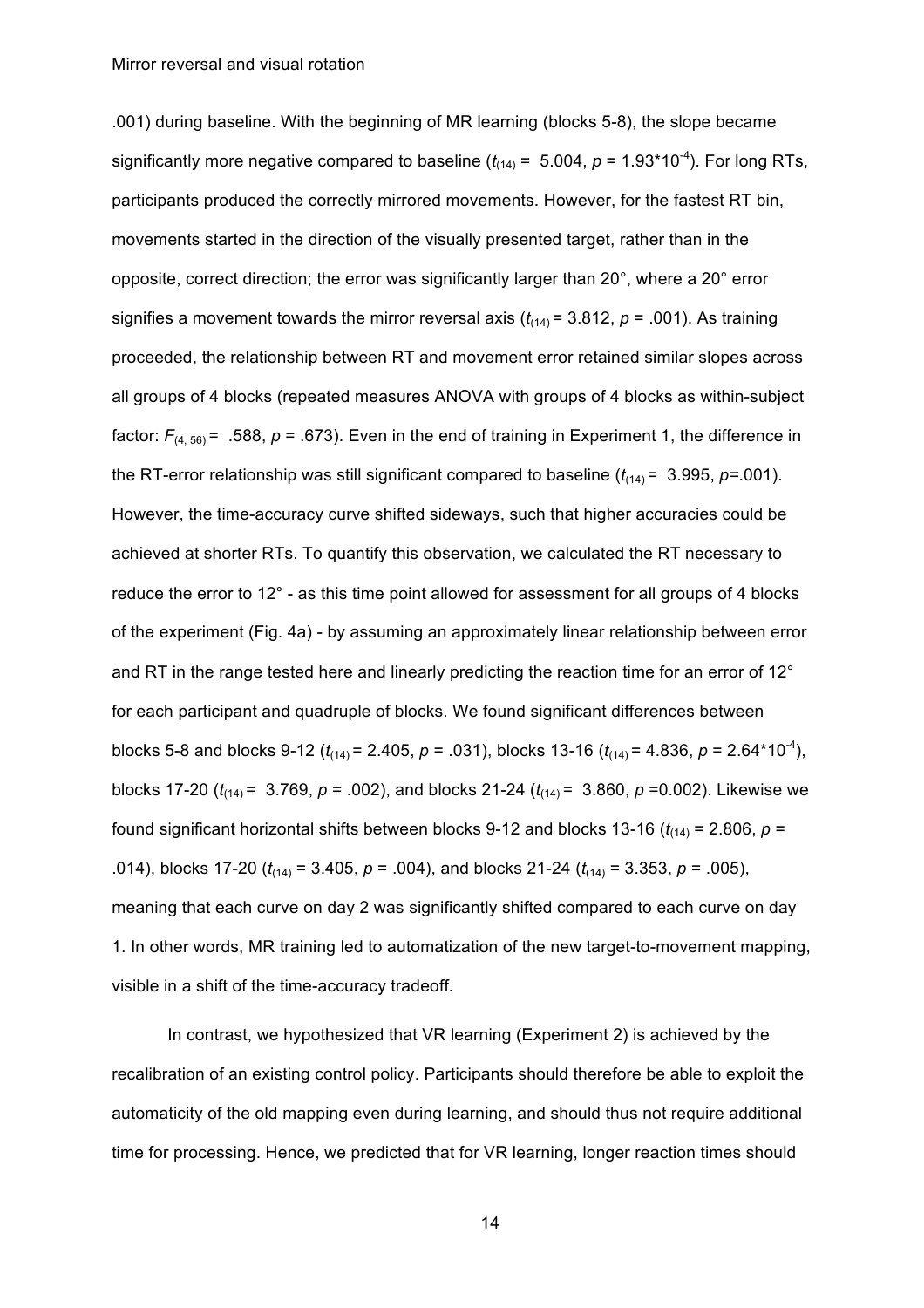not result in lower errors. This is indeed what we found (Fig. 4b). At baseline there was a small but significant positive relationship between error and RT  $(t_{(14)} = 3.453, p = .004)$ . However, with the introduction of the VR, this relationship did not change (t-test between the slopes of blocks 5-8 and blocks 1-4:  $t_{(14)} = -1.442$ ,  $p = .171$ ). Thus, although angular errors increased as soon as the visual display was rotated (blocks 5-8), longer RTs did not result in smaller errors. In subsequent blocks, the error reduced further, but no change in the dependency on RT was observed (t-test between the slopes of blocks 21-24 and blocks 1-4:  $t_{(14)} = .503 \ \rho = .623$ ).

Although the range of RTs between Experiment 1 and 2 were slightly different, the RT distribution overlapped considerably, especially for the later learning phases. To compare the MR and VR conditions directly, we recalculated the slopes between RT and reach angle for the fastest 4 bins during MR and the slowest 4 bins during VR learning, such that the average reaction time used for calculating the slopes in MR (292ms ±9ms) and VR (279ms  $\pm$ 9ms) were not significantly different,  $t_{(28)}$  = 1.053,  $p = .301$ . After subtracting the baseline slopes from all other phases we found that in all phases, there was a significant difference between the time-accuracy slope of the MR and VR learning conditions (blocks 5- 8: *t*<sub>(28)</sub> = 4.429, *p* = 1.4\*10<sup>-4</sup>; blocks 9-12: *t*<sub>(28)</sub> = 5.101, *p* = 2.1\*10<sup>-5</sup>; blocks 13-16: *t*<sub>(28)</sub> = -4.781,  $p = 5.05*10^{-5}$ ; blocks 17-20:  $t_{(28)} = 3.420$ ,  $p = .002$ ; blocks 21-24:  $t_{(28)} = -4.401$ ,  $p =$  $1.4*10<sup>-4</sup>$ ). Thus, over a comparable range of RTs, the MR learning group clearly showed a significantly stronger dependency of accuracy on RT than the VR learning group.

## *Adaptation of fast feedback responses*

A second window of insight into how computations in the motor system unfold over time is to investigate fast feedback responses. If a new control policy requires more time to compute a motor command, then the feedback responses after learning should also be delayed – or possibly the early responses should be dominated by the old policy. If, however, an existing policy was recalibrated, then both early and late components of the feedback response should adapt simultaneously.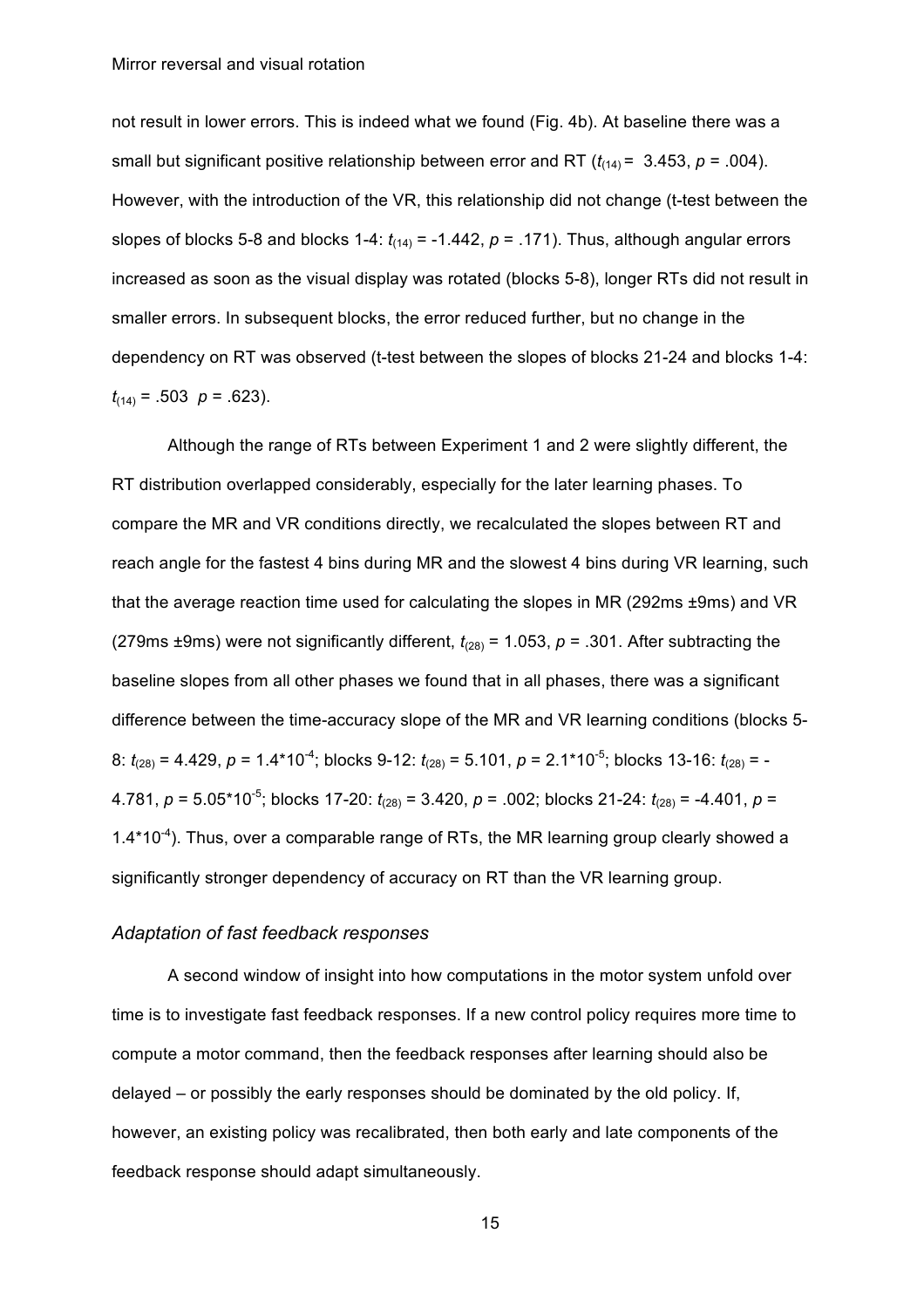To address this question for mirror reversal learning, Experiment 3 probed the reactions of the arm to sudden displacements of the cursor (Sarlegna et al., 2003). We then calculated the difference between force responses to left and rightward cursor jumps and halved it to inspect the temporal evolution of the feedback correction in different groups of 4 blocks of the experiment (Fig. 5 shows the results averaged across the 4 consolidation conditions). During unmirrored baseline movements the corrective response began about 110ms after the onset of the displacement, and reached about 1N after 250ms. In the first 4 mirror-reversed blocks (blocks 5-8) it still reached around 0.8N in the same direction, but became less sustained thereafter; in the time window 250-350ms, it was significantly lower than during baseline,  $t_{(60)} = 8.35$ ,  $p = 1.2*10^{-11}$ . Note that this unreversed response would increase the visual error, rather than compensate for it (Fig. 1). In blocks 9-12 the force response further decreased, but still did not reverse. Only during the second day, (blocks13- 24) did we observe a reversal of the force response in the time window 250-350ms (blocks 13-16, -0.14N ±0.038N,  $t_{(60)}$  = -3.695,  $p = 4.8*10^{-4}$ ). Yet, even in blocks 21-24, the initial incorrect force response was not fully abolished: in the time window between 130-200ms, it remained significantly positive (0.13N ±0.018N,  $t_{(60)} = 8.028$ ,  $p = 4.3*10^{-11}$ ).

In sum, feedback responses during MR learning provide a very similar picture as feedforward responses. While the system generates correct movements after additional processing time, the fast and automatic responses remained unadapted even after 2 training sessions (Gritsenko and Kalaska, 2010). The data clearly showed a progression of learning in which the correct response was progressively generated at shorter delays, suggesting that the new control policy, which was initially rather slow, became automatized.

Determining how feedback commands adapt during visual rotation is more challenging, as the adapted and unadapted response are not opposite to each other, but differ only by the imposed rotation angle. To amplify the contrast, we conducted another study (Experiment 4) in which participants adapted to either a +60° or a -60° rotation, and probed feedback responses by displacing the cursor orthogonally to the cursor movement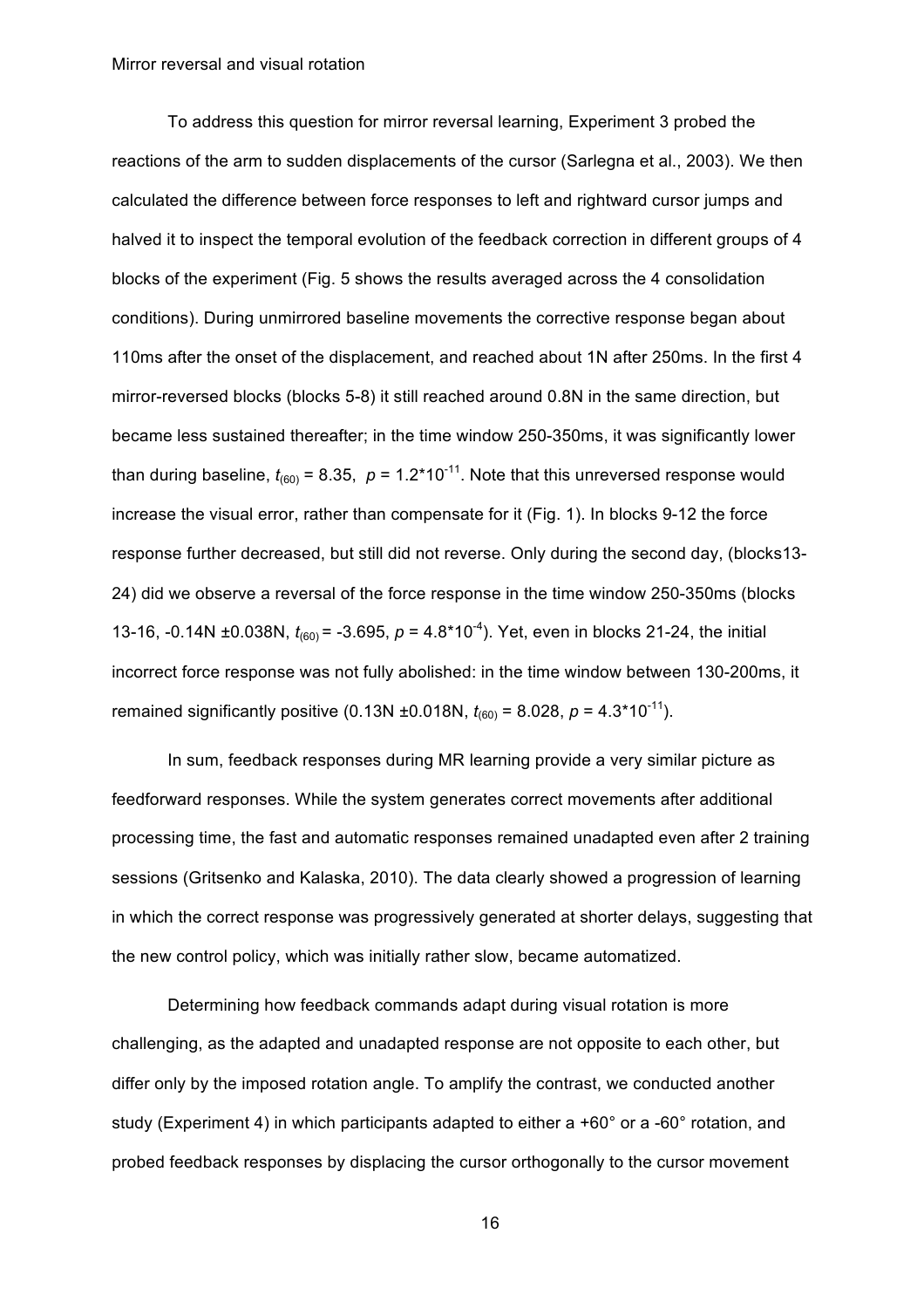(±90°, Fig. 6b, dashed dark blue and red arrows). In the condition in which the cursor was rotated by +60°, the effective visual displacement was in a direction -30° and +150° relative to the hand movement. For a fully adapted feedback response, the hand should correct orthogonally to the hand trajectory as before (Fig. 6b, solid red & dark blue arrows). In contrast, if the feedback response is unadapted, the correction should be opposite to the visual displacement, i.e. +150° or -30° relative to the hand movement direction (Fig. 6b, solid orange & light blue arrows).

The latter prediction, however, relies on the assumption that participants would correct their hand movement opposite to the visual cursor displacements, even if the displacement were not orthogonal to the movement direction. Because it is possible that the motor system reacts less to the component of the visual displacement in the direction of the movement, we tested our assumption in an additional experiment. In Experiment 5, we displaced the cursor by 1.5 cm at an angle of ±30°, ±90° and ±150° relative to hand and cursor movement (Fig. 6a). Even for the oblique angles, the initial correction should be exactly opposite to the cursor displacements.

We used the difference between the instantaneous velocity vectors between trials with and without displacements at different time points after the displacement as a measure of the corrective response. We found, that for the 90° displacements under the natural mapping, the velocity difference vectors were slightly tilted downwards, meaning that the hand not only corrected in the appropriate direction, but also decelerated along the main direction of movement (Fig. 6c). To summarize the effects across displacement directions offline, we rotated the correction vector for the -90° displacements by 180°, effectively canceling out any decelerating effect.

For oblique displacements, we found that the corrections were approximately opposite to the displacement (Fig. 6d). To analyze the responses together we inverted the horizontal component of the responses to the +150° and +30° displacements, and the vertical component of the responses to the ±150° displacement, such that all corrections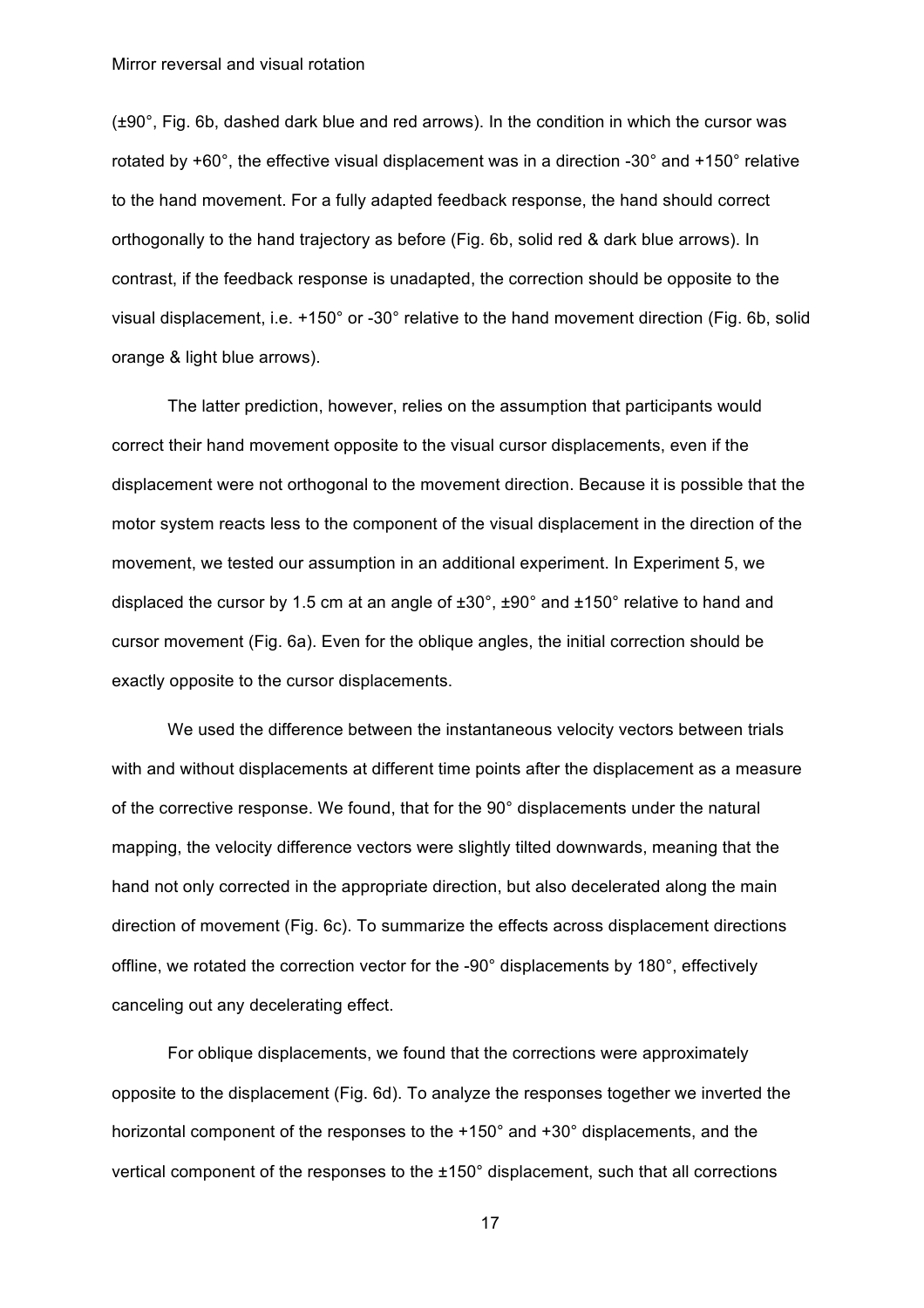would superimpose with the correction for the -30° displacements (which requires a +150° correction for full cancellation). The angle of the resulting correction was +136.4° (±9.1°), slightly less than the ideal response of  $+150^\circ$ , indicating that participants reacted to displacements in movement direction slightly less than to displacements orthogonal to it. Thus, based on these results we would expect that a fully unadapted feedback response to an anticlockwise (-90°) cursor displacement under a +60° cursor rotation should be +136.4°.

In Experiment 4, we averaged the results of the  $+60^{\circ}$  and  $-60^{\circ}$  rotation groups, by flipping the trajectories for the group that underwent the -60° rotation. The average feedback responses during VR learning (Fig. 6f) did not resemble the feedback responses observed in the control experiment (Fig. 6d). Rather, the corrections were oriented -90° and +90° relative to the movement direction. In other words, the feedback response in VR appeared to be immediately oriented in the correct direction (Fig. 6g). Although we cannot directly compare the forces measured in Experiment 3 with the velocity vectors measured in Experiment 4, these results contrast starkly with the slow and incomplete adaptation of fast feedback responses during MR learning.

Our results therefore suggest a fundamental difference in the way in which MR and VR are learned. MR learning initially requires extra processing time to compute accurate feedforward and feedback commands, indicating that it may involve the establishment of a new control policy. Although the new motor commands could be generated more quickly after 2 days of training, it remained dependent on processing time. In contrast, VR learning did not show such dependency even early in learning - consistent with the idea that here a fully automatized control policy was recalibrated.

## *Offline gains in performance between sessions*

With the shifting time-accuracy tradeoff, MR learning shares an important feature with other motor learning tasks (Beilock et al., 2008). It has been recently suggested that such shifts should be considered the defining feature of "skill learning" (Reis et al., 2009; Shmuelof et al., 2012). Another characteristic of many tasks that are considered "skill" tasks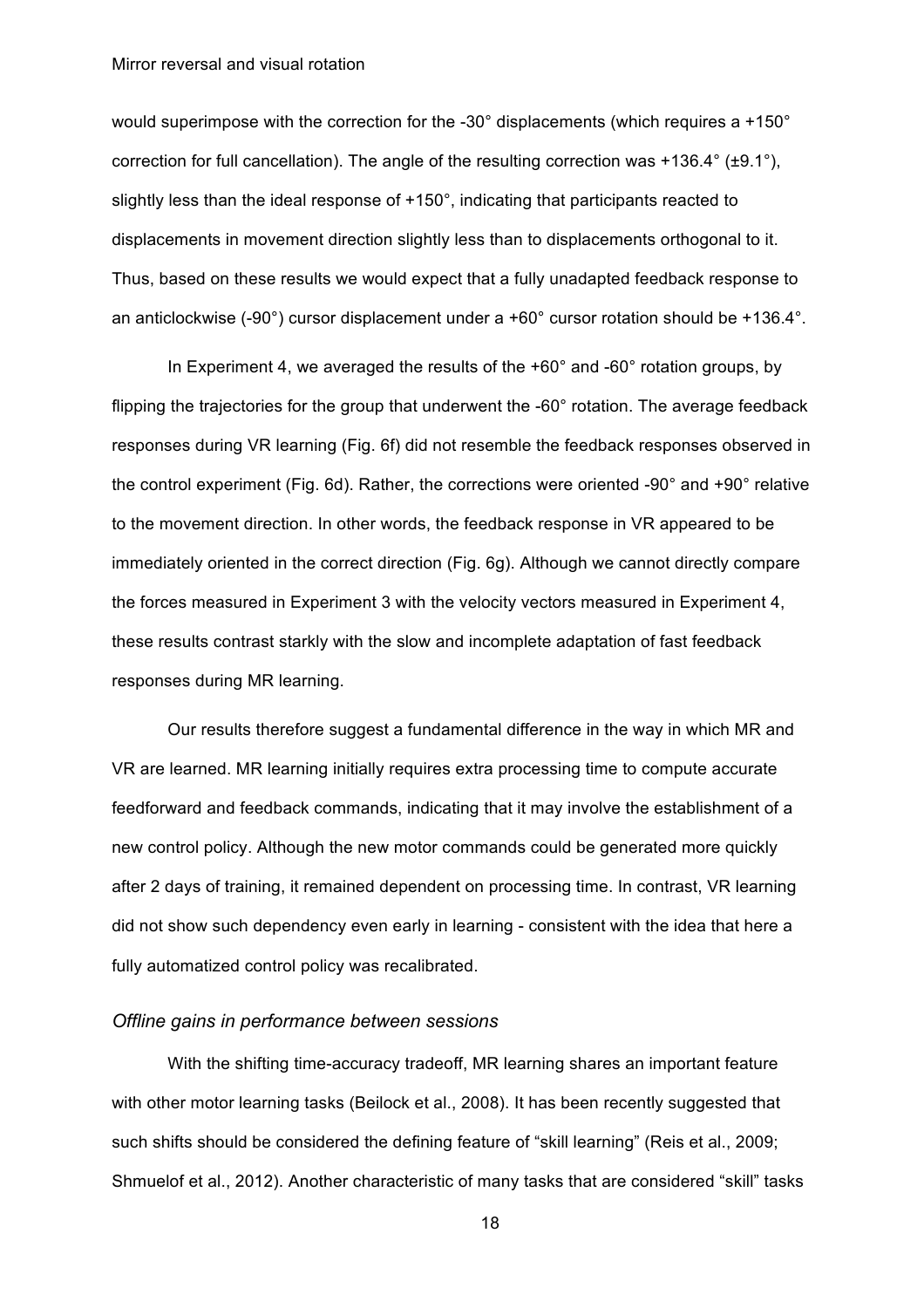concerns consolidation between sessions: For example, for learning of sequential movements, performance levels typically deteriorate very little overnight (Rickard et al., 2008), and sometimes even appear to show offline gains (Stickgold, 2005; Javadi et al., 2010; Wright et al., 2010; Abe et al., 2011). In contrast, adaptation tasks that require a recalibration of an existing control policy nearly universally show some decay of the motor memory during an intervening interval (Tong et al., 2002; Klassen et al., 2005; Krakauer et al., 2005; Trempe and Proteau, 2010). If this different temporal dynamic of consolidation can be attributed to the suggested distinction of automatization of a new control policy vs. recalibration of an existing control policy, then MR learning should show offline gains in the break between the two sessions, whereas VR learning should show offline forgetting.

Offline gains in skill learning experiments are often reported to depend on sleep (Walker et al., 2002; Cohen et al., 2005; Robertson et al., 2005; Stickgold, 2005; Rickard et al., 2008). For MR learning in Experiment 3 we therefore randomly assigned the participants to one of four groups. The ME group had the first session in the morning and the second session in the evening of the same day, and therefore did not have a night of sleep between the two sessions. The EM group had the first session in the evening and the next session in the morning of the next day. Both of these groups had a break of 12 hours between their two sessions. To test whether potential differences depended on the time of day of the first or second session, rather than on the presence or absence of sleep, we included two additional groups which performed the experiment either on the mornings (MM) or on the evenings (EE) of two consecutive days. If consolidation really depended on sleep but not time of day, then only the ME group (the only group without sleep) should show worse consolidation than any of the other three groups, while the other three groups should not differ from each other.

Because error depended on RT, and because RT may differ from one session to the next, we quantified the skill level as the movement error that the participant would show for a fixed RT. The slightly non-linear relationship between error and RT was fitted using Gaussian Process Regression (see methods), and we then simply read off the movement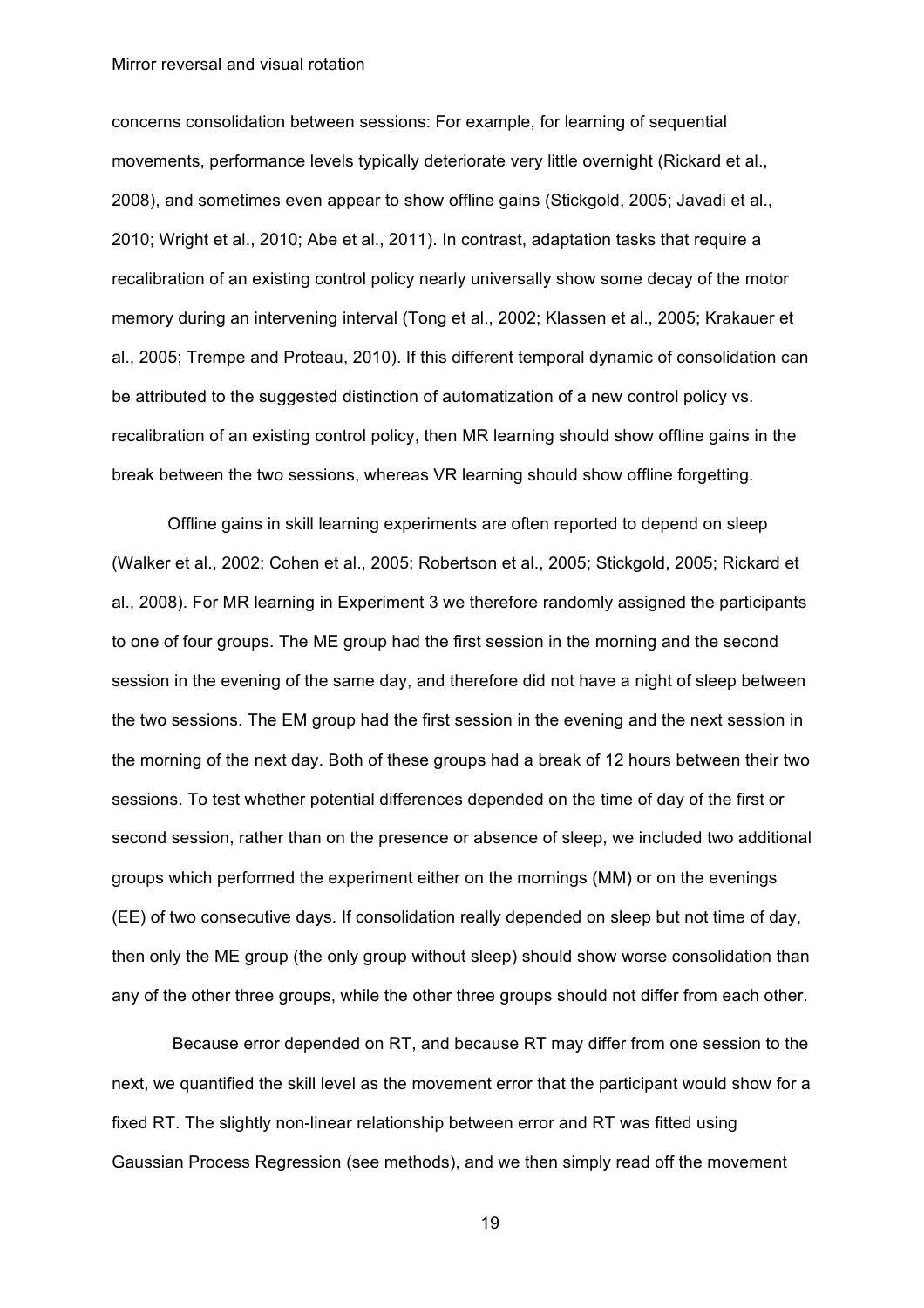error for an RT of 250ms. Errors from movements towards the +20° target were inverted, so that the RT-corrected directional error for both peripheral targets could be averaged.

We found that MR learning did not show forgetting between sessions, but rather offline gains in performance (Fig. 7). Across all groups, there was a significant improvement in feedforward performance from the last block of the first session to the first block of the second session ( $t_{(60)}$  = -4.72,  $p$  = 1.4\*10<sup>-5</sup>). Tested individually, the EM group ( $t_{(14)}$  = -2.678,  $p$ = .018), the EE group ( $t_{(12)}$  = -3.174,  $p$  = .008) and the MM group ( $t_{(16)}$  = -2.138,  $p$  = .048) all significantly improved over night. The only group that did not show significant improvements was the ME group  $(t_{(15)} = -1.872, p = .081)$ , which did not have a night of sleep between the two sessions. However, there was no significant direct difference between the group without sleep and the groups with a night of sleep between the two sessions in terms of their change in movement error from session 1 to session 2  $(t_{(59)} = -1.471, p = .147)$ .

Offline gains were even more clearly visible in the feedback corrections (Fig. 8). For this analysis, we averaged the feedback response (Fig. 5) over the interval from 250 to 350ms after the displacement, as this time period showed the most profound learningrelated changes. Again all participants combined showed very strong offline gains  $(t_{600}) = -1$ 4.637,  $p = 1.9*10^{-5}$ ). We also plotted this measure as a function of block for all 4 groups separately. The EM group  $(t_{(14)} = 2.265, p = .04)$ , the EE group  $(t_{(12)} = 3.011, p = .011)$  as well as the MM group  $(t_{(16)} = 2.656, p = .017)$  showed significant increases in performance from one session to the next. The only group that did not show improvements was the ME group ( $t_{(15)}$  = 1.189,  $p$  = .253), i.e. the group that did not have a night of sleep between the two sessions. The groups with sleep had only marginally stronger offline gains than the group without sleep ( $t_{(59)}$  = 1.837,  $p = 0.071$ ), indicating that offline improvements may have been enhanced by sleep. There was no significant effect of time of day of the first  $(t_{(59)} =$ 1.220,  $p = 0.227$ ) or the second session ( $t_{(59)} = 0.650$ ,  $p = 0.518$ ) nor an effect of the duration of the break between the sessions  $(t_{(59)} = 1.314, p = .194)$ . Taken together these results clearly demonstrate the existence of offline gains during MR learning. In respect to the sleep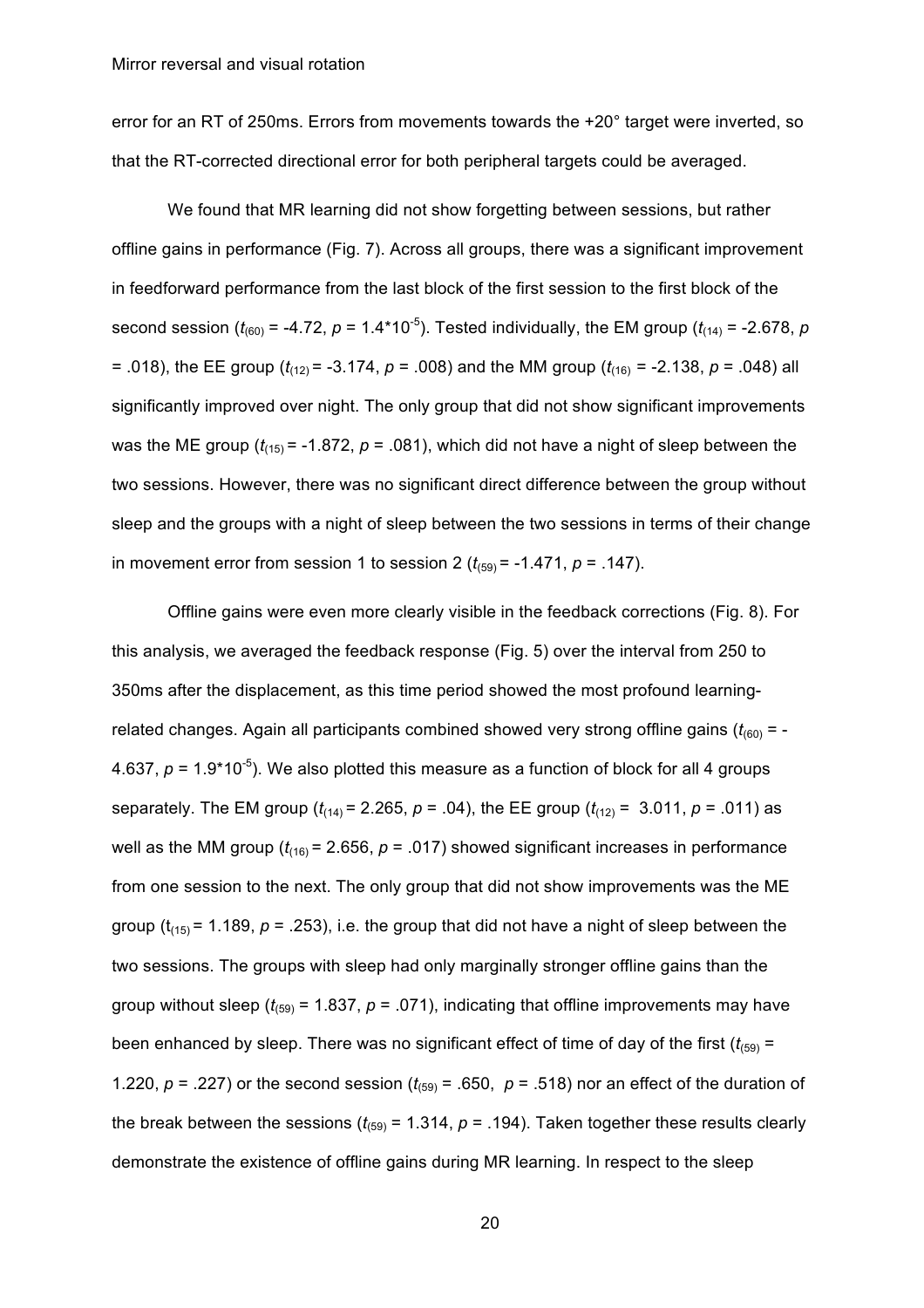dependency of this effect our results remain inconclusive. Even though there are some trends in the data that indicate that an intermitted night of sleep may amplify this effect, the direct comparison of the groups failed to reach significance.

In contrast to MR, VR learning showed clear forgetting between sessions, in line with many other adaptation tasks (Tong et al., 2002; Klassen et al., 2005; Krakauer et al., 2005; Trempe and Proteau, 2010). Although we did not find a significant relationship between RT and angular error, we used, for the sake of consistency, the same method for RT correction as for the MR data. Within the first day, the initial error reduced from 24.4 $\degree$  (±2.1 $\degree$ ) to 8.7 $\degree$ (±1.5°) (Fig. 7e). When participants returned on the second day their error had increased again to  $14.7.2^{\circ}$  ( $\pm 3^{\circ}$ ). Angular errors in the first block of the second session were significantly larger than angular errors in the last block of the first session  $(t<sub>(28)</sub>)$  = -2.192,  $p =$ .049, Fig. 7f). Thus, our results confirm previous literature showing that adaptation is forgotten between sessions, and provide evidence for a clear dissociation from MR learning, for which offline-gains are observed.

### **Discussion**

We directly contrasted learning of two different visuomotor transformations. For MR learning, we found a clear RT-dependency of initial movement error, with faster responses leading to larger errors than slow responses. We hypothesized that MR learning involves the acquisition of a new sensorimotor mapping, which initially takes more time than the old mapping to perform the necessary computations. Therefore, under strict time constraints, the response was still dictated by the old mapping. With 2 days of training we found that the new mapping became increasingly automatic, achieving the same movement error at shorter RTs. It did not, however, achieve the same automaticity as the baseline mapping.

For VR learning, movement error did not decrease with increasing RT. We propose that this form of motor learning relies on the recalibration of an already existing mapping, and therefore can exploit the established automaticity of the underlying computational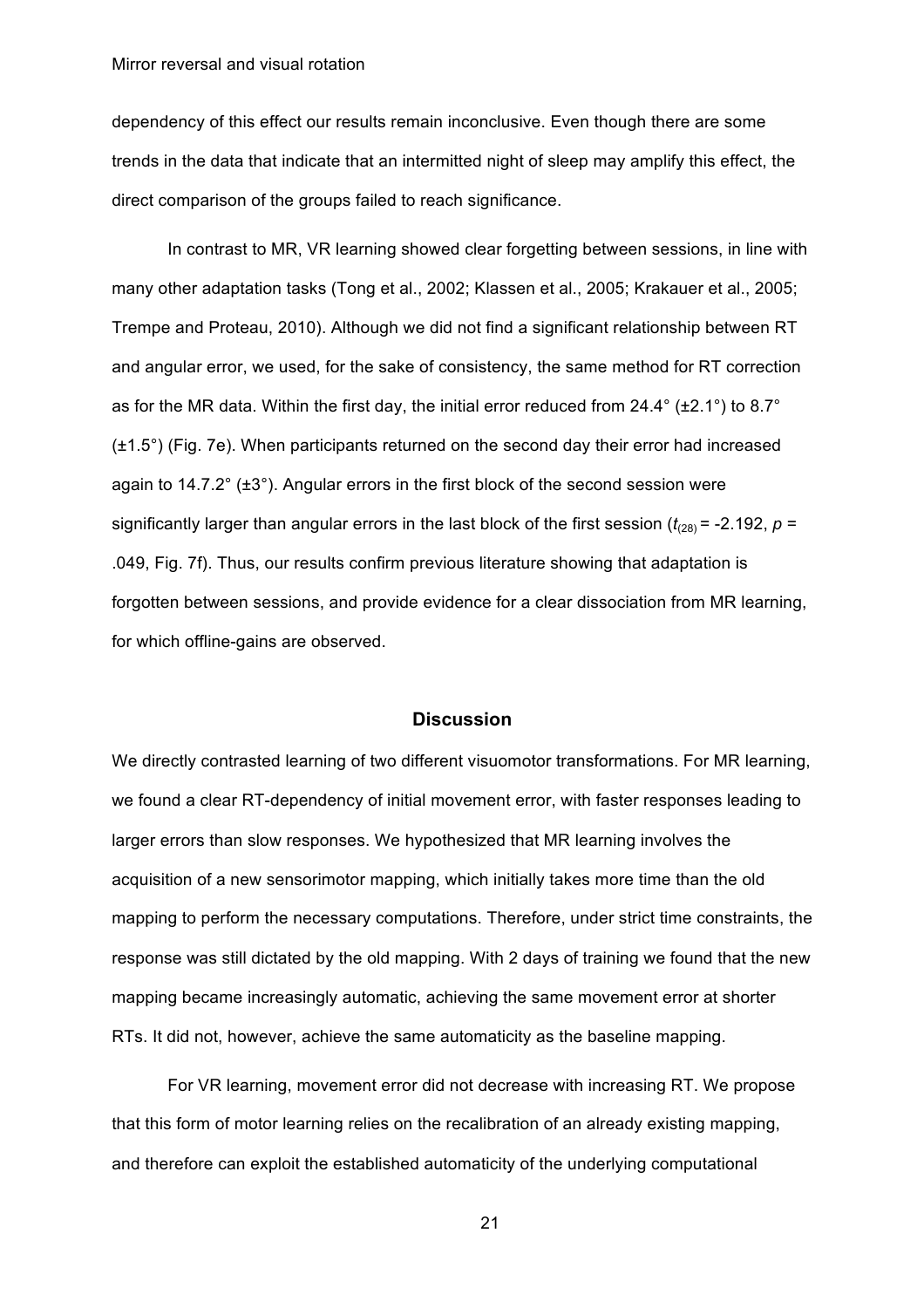processes. Thus, in this view, the appearance of a time-accuracy tradeoff at the beginning of learning with subsequent shifts of this relationship is a cardinal sign that the motor system acquires and automatizes a new mapping from goals to motor commands (Shmuelof et al., 2012).

Intriguingly, we found a parallel dissociation between MR and VR learning during fast feedback responses to displacements of the visual cursor. For MR learning, the corrective response was initially directed into the wrong direction, even after 2 days of training (Day and Lyon, 2000; Gritsenko and Kalaska, 2010) and reversed only in the late phases of the response. Thus feedforward and feedback control both require additional processing time in the beginning of learning and then are increasingly automatized.

In contrast, the feedback command during VR learning appeared to be fully adapted immediately. It has been suggested that feedback responses during large VR must adapt rapidly within a single trial, because the hand would otherwise circle around the target (Braun et al., 2009a). Another explanation might be that the feedback command does not need to adapt at all, because it always bases its reactions on the relative angle between the displacement and the visually observed trajectory. Whatever the exact mechanism, the presence of time-accuracy tradeoffs in MR, and their absence during VR, provides clear evidence that the two visual transformations are learned via separate processes.

A previous study found a relationship between RT and how quickly participants learned a 60° visual rotation (Fernandez-Ruiz et al., 2011). However, in this study RTs were unconstrained and on average 400-600ms. The authors argued that unconstrained RTs may have invited strategic replanning of the endpoint (Mazzoni and Krakauer, 2006; Taylor et al., 2010; Taylor and Ivry, 2011), a process more related to an explicit mental rotation of the desired movement direction (Georgopoulos and Massey, 1987; Neely and Heath, 2009) than to visuomotor adaptation. Indeed, when RTs were constrained to below 350ms as in our study, no evidence for a time-accuracy tradeoff in VR learning was found. These results therefore argue that even visual rotations are not always learned purely through recalibration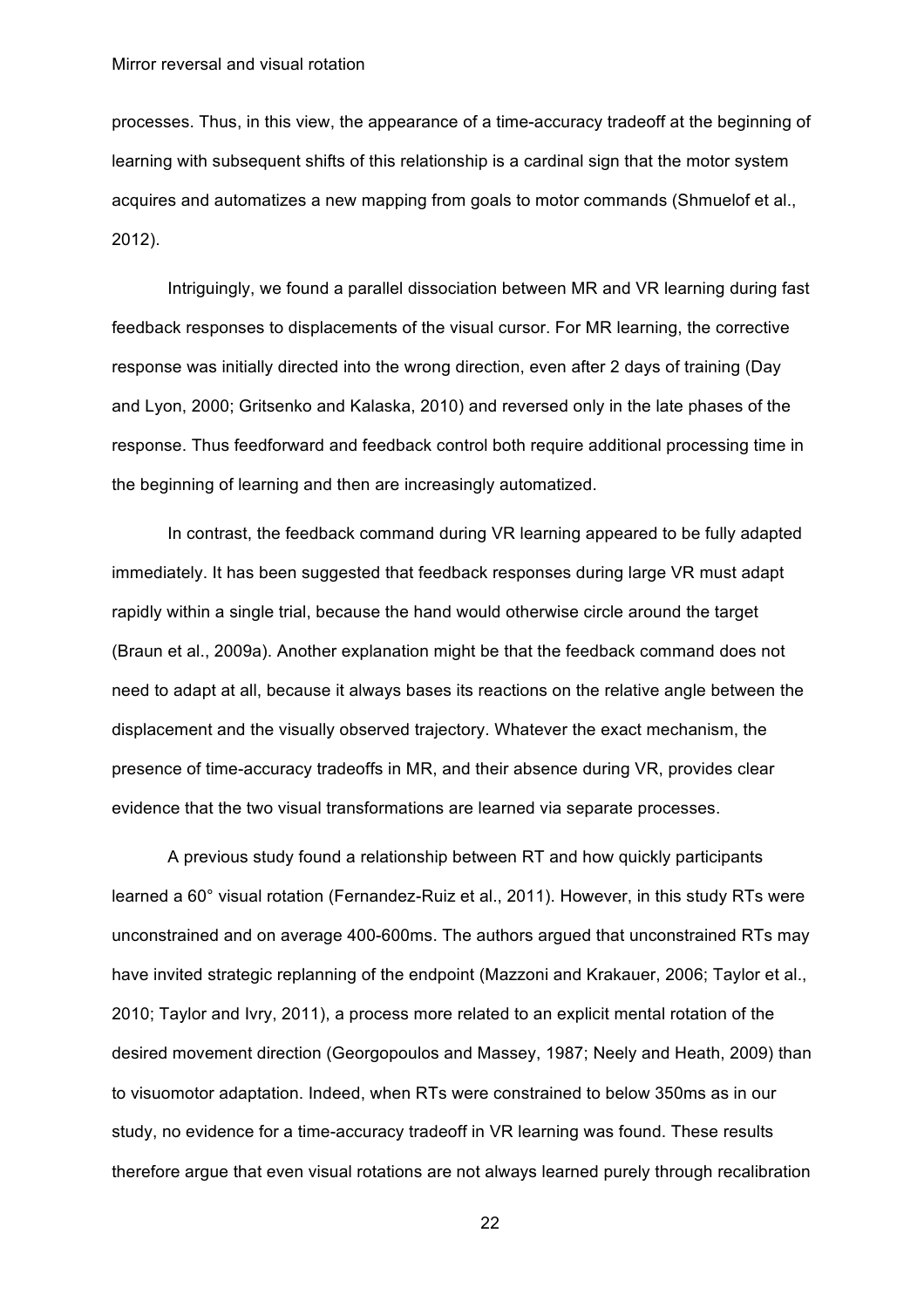of an existing control policy: without speed constraints additional time-consuming processes (strategic remapping) can help to improve performance more quickly.

Why does the brain have to learn a new control policy for mirror reversals, while it appears to recalibrate an existing control policy for visual rotations? At a computational level of description (Marr and Poggio, 1976), MR and VR learning seem to be comparably difficult. Both can be described with a simple change in the function that transforms visual inputs into arm movements. However, what is difficult for the brain has to be viewed in the context of its prior experience. In ambiguous situations, the motor system appears to interpret visuomotor errors as being caused by VR (Turnham et al., 2011), possibly reflecting inherent assumptions about the structure of the environment. These priors can be changed through repeated exposure to different environments, a process termed structural learning (Braun et al., 2009b). Viewed in this framework MR learning would be slow, as it violates the learned structure of possible visuomotor transformations – requiring the slow acquisition of a new structure. A related explanation is based on the assumption that a visuomotor mapping is adapted by adding some part of the corrective response under the old mapping to the old motor command (Kawato and Gomi, 1992). VRs up to 90° could be learned like this, whereas for MR the initial corrective response would point in the wrong direction (Fig. 1), again requiring the establishment of a new control policy. This hypothesis would make the – yet to be tested - prediction that rotations larger than 90° should also show time-accuracy tradeoffs. Indeed, it has been suggested that such large rotations are learned by different mechanisms (Abeele and Bock, 2001).

Rather than providing a clear computational-level explanation, the main empirical contribution of the paper is to show that MR and VR learning clearly differ in their timeaccuracy tradeoff, both in feed-forward and feedback control. We hypothesize that these tradeoffs are tightly related to the tradeoff between *movement speed* and accuracy – as faster movements impose tighter time constraints on feedback processes. Consistent with our interpretation, shifts in such speed-accuracy tradeoffs have been interpreted as a sign of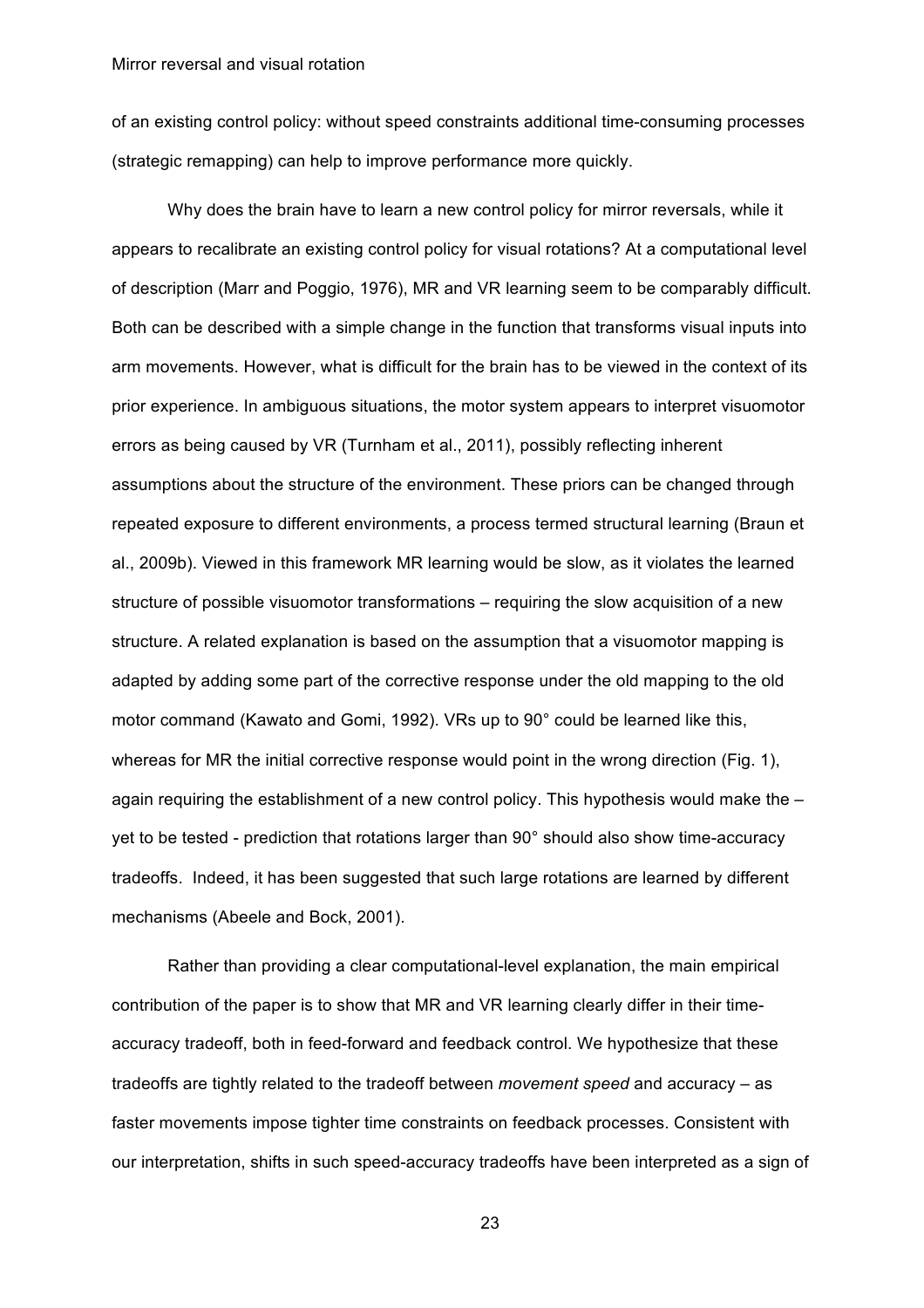the establishment of a new control policy (Haith and Krakauer, 2013). Following this definition, the learning of new trajectories (Shmuelof et al., 2012), finger sequences (Karni et al., 1995) or finger configurations (Waters-Metenier et al., 2014) should have some similarity to MR learning.

Our second main finding is that the presence of a time-accuracy tradeoff is associated with how the learned behavior consolidates between sessions. For VR learning for which no time-accuracy tradeoff was found, forgetting occurred between sessions. This is in line with other studies of adaptation (Kassardjian et al., 2005; Krakauer et al., 2005; Galea et al., 2011). For MR learning we found clear evidence for offline gains, both in the feedforward and the feedback command. So far, offline gains have mainly been reported for motor learning of sequential movements (Robertson et al., 2004). Our study provides to our knowledge the first reported instance of offline improvement for learning of visuomotor transformations during reaching movements.

There has been an extensive debate on whether true offline gains in sequential finger movements depend on sleep (Stickgold, 2005; Wright et al., 2010; Abe et al., 2011). Our results do not allow for a definite conclusion in the MR learning task: For both feedback and feedforward commands we found trends indicating that offline gains are brought about by sleep - however, a direct comparison of the different MR groups did not reach statistical significance. Thus, our failure to find evidence of sleep-dependency may be partly due to a lack of power - and the relationship between sleep and memory in this context may warrant further study.

The presence of a time-accuracy tradeoff and offline gains suggests that the learning mechanisms that underlie MR and 40° VR have different physiological underpinnings. Specifically, one may speculate that the establishment of a new control policy relies on cortico-striatal circuits. Indeed, Gutierrez-Garralda et al. (2013) showed that Basal Ganglia patients exhibit normal learning in a dart throwing task when the visual scene is horizontally displaced, but impaired performance when the visual scene is mirror reversed (but see: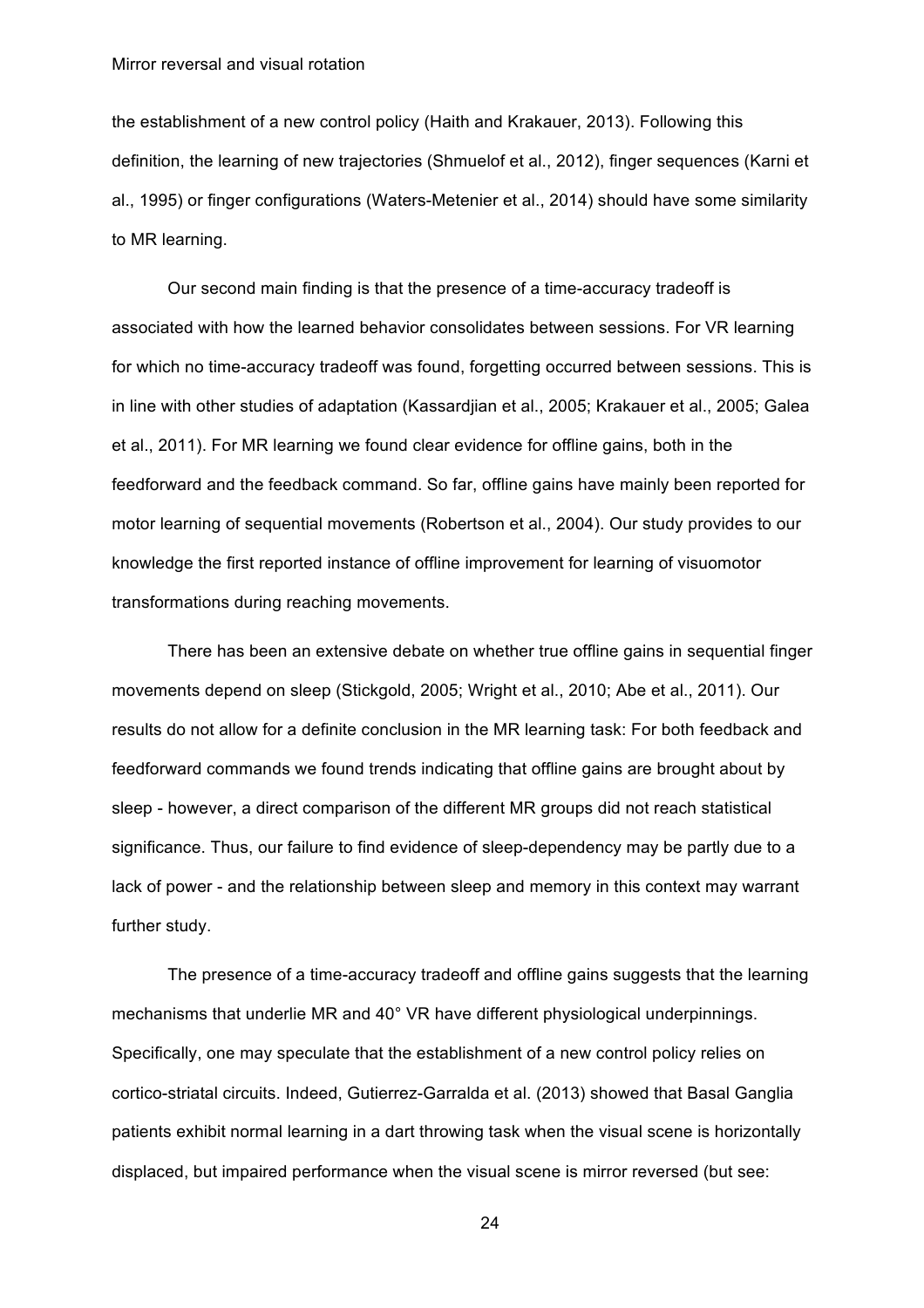Stebbins et al., 1997; Laforce Jr. and Doyon, 2001). The Basal Ganglia have been associated with action selection (Gerardin et al., 2004) and the acquisition of new control policies (Doya, 2000; Middleton and Strick, 2000; Hikosaka et al., 2002; Boyd et al., 2009; Doyon et al., 2009). In addition, Parkinson's and Huntington's disease patients are impaired in learning sequential finger movements and learning of other novel tasks (Gerardin et al., 2004; Boyd et al., 2009; Penhune and Steele, 2012). In contrast, the adaptation of eye movements (Takagi et al., 1998, 2000), arm movements (Martin et al., 1996; Tseng et al., 2007) and gait (Reisman et al., 2007), heavily depends on the integrity of the cerebellum, while basal ganglia associated disorders affect adaptation to a lesser degree (Fernandez-Ruiz et al., 2003; Marinelli et al., 2009; Gutierrez-Garralda et al., 2013).

A strict dissociation between the cerebellum as the substrate for adaptation/ recalibration and the basal ganglia as the substrate for control policy acquisition has recently been called into question with increasing evidence that the cerebellum is involved in both adaptation and "skill learning" (Penhune and Steele, 2012). Cerebellar patients are impaired in dart throwing tasks with horizontally shifted as well as with mirror reversed visual feedback (Sanes et al., 1990; Vaca-Palomares et al., 2013).

It has to date been very difficult to determine whether any differences found between adaptation and skill-learning tasks can be truly attributed to the underlying learning mechanism or the differences between the tasks that are used to measure them. Here we demonstrate that the two mechanisms are differently engaged in the learning of two different visuomotor mappings during reaching movements. The current paradigm may therefore be ideally suited for studying the neural correlates of acquisition and recalibration of control policies using functional imaging or neurophysiologic recordings within a single task.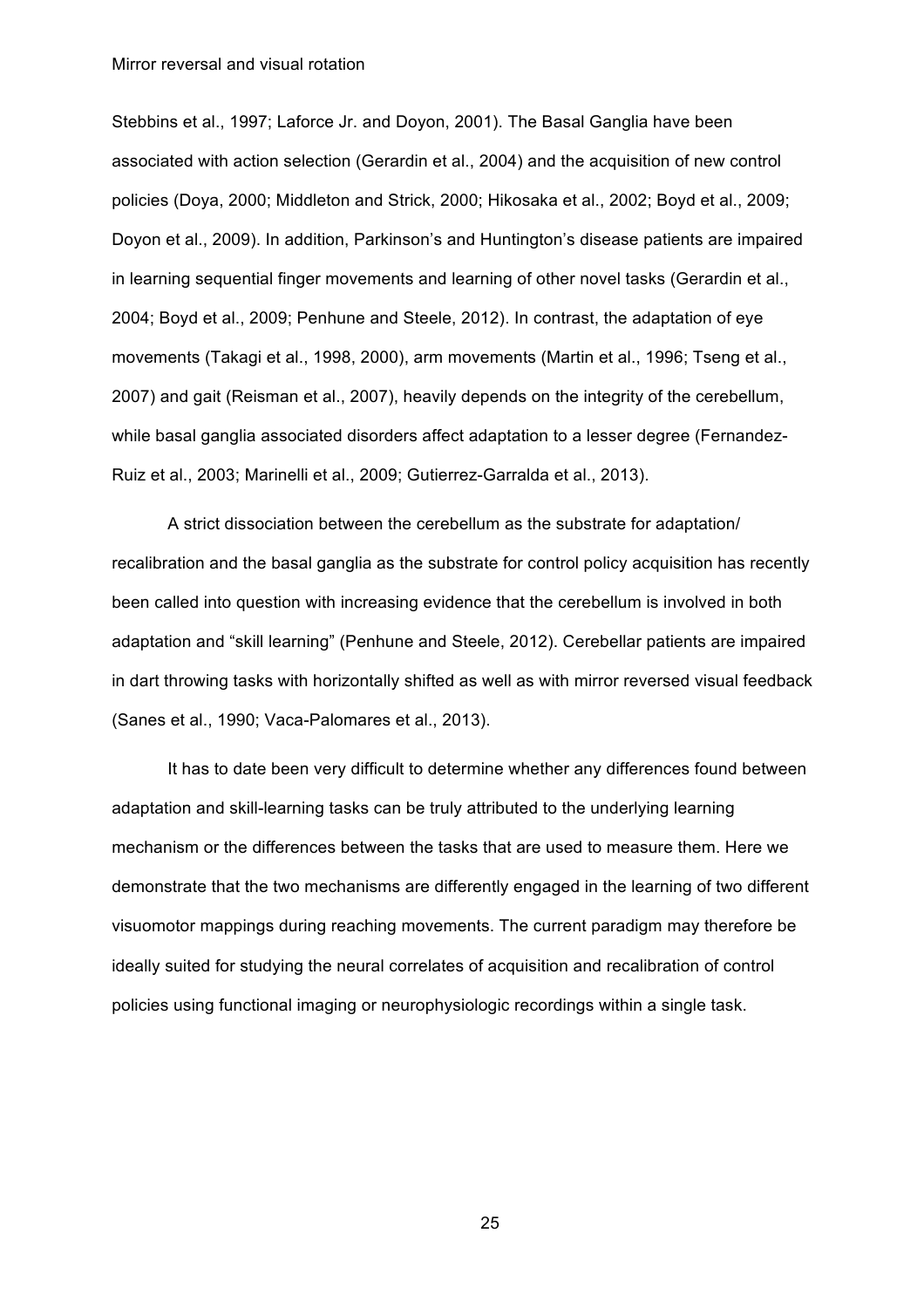# **Tables**

| <b>Trial type</b>      | 1            | 2  | 3 | 4            | 5             | 6 | 7            | 8 |
|------------------------|--------------|----|---|--------------|---------------|---|--------------|---|
| Force channel          | x            | x  | x | ×            | ×             | ✓ | ✓            |   |
| <b>Target location</b> | $-20$        | 20 | 0 | 0            | 0             | 0 | 0            | 0 |
| Cursor displacement    | ×            | x  | × | $\leftarrow$ | $\rightarrow$ | × | $\leftarrow$ |   |
|                        | $\leftarrow$ |    |   |              |               |   |              |   |
|                        | →            |    |   |              |               |   |              |   |

**Table 1. Trial types within every miniblock in Experiment 3**.

Note that for trial types 1 and 2 each of the three cursor displacements (none, left, right) occurs only once for every 3 miniblocks. Crosses indicate the absence of cursor displacements or force channels, whereas ticks and arrows indicate the presence of force channels and direction of cursor displacements respectively.

| Table 2. Experimental groups in Experiment 3 with testing sessions at different times |  |
|---------------------------------------------------------------------------------------|--|
| of day.                                                                               |  |

| Blocks/   | 4       | 8         | break           | 12 <sup>2</sup> | 4      |  |
|-----------|---------|-----------|-----------------|-----------------|--------|--|
| Groups    | normal  | <b>MR</b> |                 | <b>MR</b>       | Normal |  |
| ME        | Morning |           | 12 <sub>h</sub> | Evening         |        |  |
|           |         |           |                 |                 |        |  |
| EM        | Evening |           | 12 <sub>h</sub> | Morning         |        |  |
| EE        | Evening |           | 24 h            | Evening         |        |  |
| <b>MM</b> | Morning |           | 24 h            | Morning         |        |  |

Note that both days consisted of 16 blocks, each containing 72 reaching movements. The first 4 blocks of day 1 were training blocks with normal visual feedback and are not listed in the table.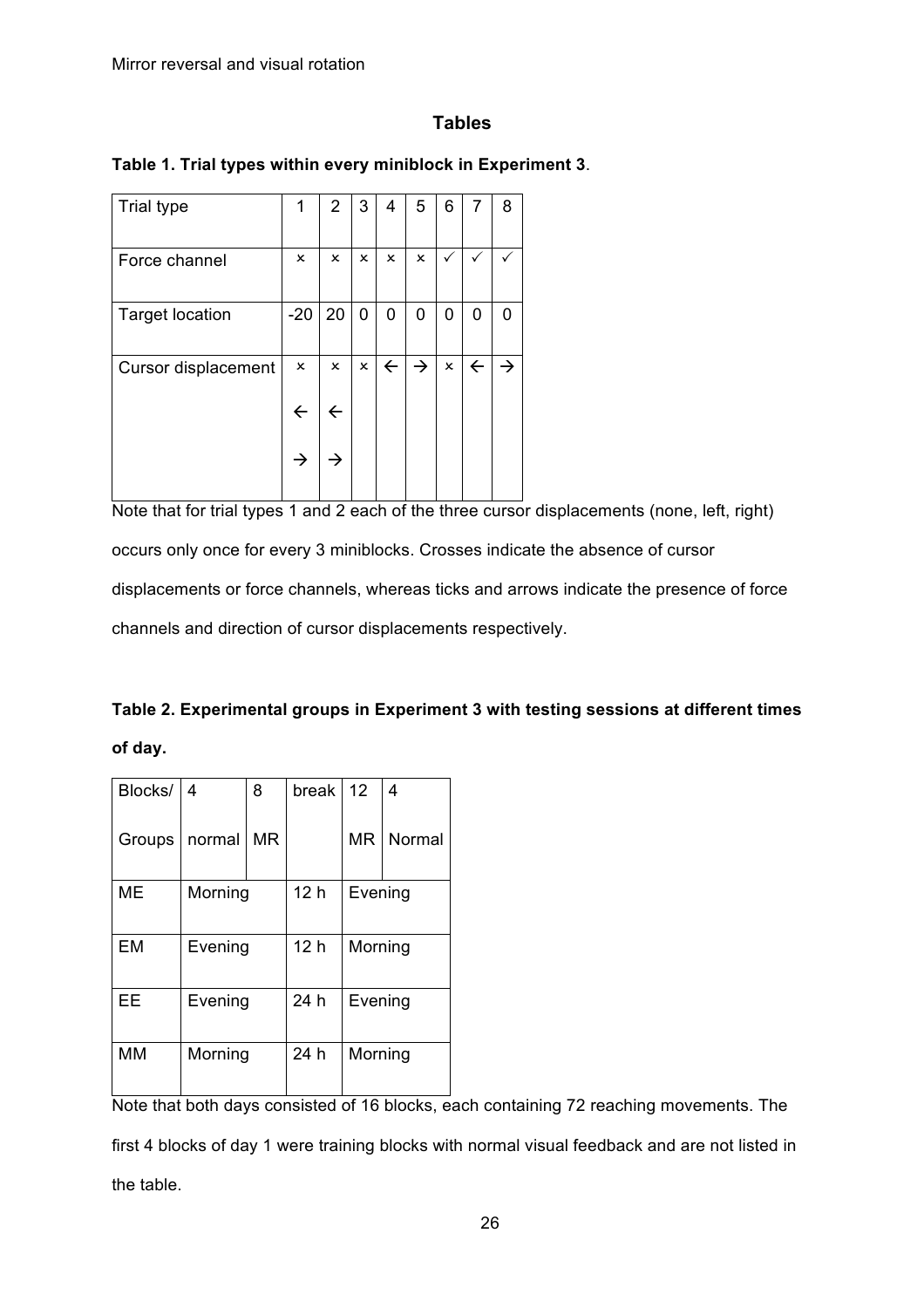## **References**

- Abe M, Schambra H, Wassermann EM, Luckenbaugh D, Schweighofer N, Cohen LG (2011) Reward Improves Long-Term Retention of a Motor Memory through Induction of Offline Memory Gains. Curr Biol 21:557–562.
- Abeele S, Bock O (2001) Sensorimotor adaptation to rotated visual input: different mechanisms for small versus large rotations. Exp Brain Res 140:407–410.
- Beilock SL, Bertenthal BI, Hoerger M, Carr TH (2008) When does haste make waste? Speed-accuracy tradeoff, skill level, and the tools of the trade. 14:340–352.
- Boyd LA, Edwards JD, Siengsukon CS, Vidoni ED, Wessel BD, Linsdell MA (2009) Motor sequence chunking is impaired by basal ganglia stroke. Neurobiol Learn Mem 92:35– 44.
- Braun DA, Aertsen A, Wolpert DM, Mehring C (2009a) Learning Optimal Adaptation Strategies in Unpredictable Motor Tasks. J Neurosci 29:6472–6478.
- Braun DA, Aertsen A, Wolpert DM, Mehring C (2009b) Motor Task Variation Induces Structural Learning. Curr Biol 19:352–357.
- Brawn TP, Fenn KM, Nusbaum HC, Margoliash D (2010) Consolidating the Effects of Waking and Sleep on Motor-Sequence Learning. J Neurosci 30:13977–13982.
- Cohen DA, Pascual-Leone A, Press DZ, Robertson EM (2005) Off-line learning of motor skill memory: A double dissociation of goal and movement. Proc Natl Acad Sci U S A 102:18237 –18241.
- Day BL, Lyon IN (2000) Voluntary modification of automatic arm movements evoked by motion of a visual target. Exp Brain Res 130:159–168.
- Doya K (2000) Complementary roles of basal ganglia and cerebellum in learning and motor control. Curr Opin Neurobiol 10:732–739.
- Doyon J, Bellec P, Amsel R, Penhune V, Monchi O, Carrier J, Lehéricy S, Benali H (2009) Contributions of the basal ganglia and functionally related brain structures to motor learning. Behav Brain Res 199:61–75.
- Fernandez-Ruiz J, Diaz R, Hall-Haro C, Vergara P, Mischner J, Nuñez L, Drucker-Colin R, Ochoa A, Alonso ME (2003) Normal prism adaptation but reduced after-effect in basal ganglia disorders using a throwing task. Eur J Neurosci 18:689–694.
- Fernandez-Ruiz J, Wong W, Armstrong IT, Flanagan JR (2011) Relation between reaction time and reach errors during visuomotor adaptation. Behav Brain Res 219:8–14.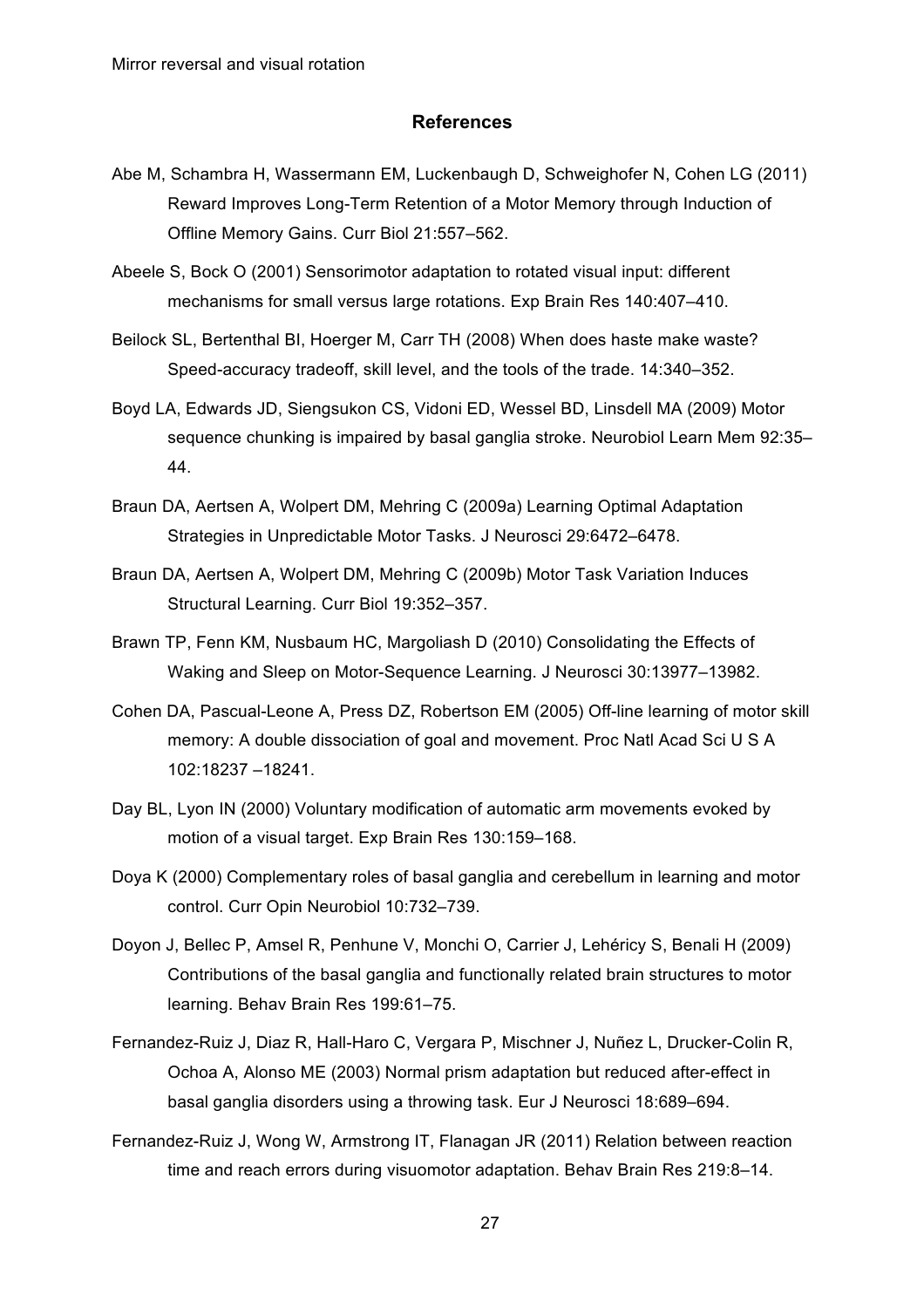- Franklin DW, Wolpert DM (2008) Specificity of Reflex Adaptation for Task-Relevant Variability. J Neurosci 28:14165–14175.
- Galea JM, Vazquez A, Pasricha N, Xivry J-JO de, Celnik P (2011) Dissociating the Roles of the Cerebellum and Motor Cortex during Adaptive Learning: The Motor Cortex Retains What the Cerebellum Learns. Cereb Cortex 21:1761–1770.
- Gentilucci M, Daprati E, Toni I, Chieffi S, Saetti MC (1995) Unconscious updating of grasp motor program. Exp Brain Res 105:291–303.
- Georgopoulos AP, Massey JT (1987) Cognitive spatial-motor processes: 1. The making of movements at various angles from a stimulus direction. Exp Brain Res 65:361-370
- Gerardin E, Pochon J-B, Poline J-B, Tremblay L, Van de Moortele P-F, Levy R, Dubois B, Le Bihan D, Lehéricy S (2004) Distinct striatal regions support movement selection, preparation and execution. Neuroreport 15:2327–2331.
- Gritsenko V, Kalaska JF (2010) Rapid Online Correction Is Selectively Suppressed During Movement With a Visuomotor Transformation. J Neurophysiol 104:3084–3104.
- Gutierrez-Garralda JM, Moreno-Briseño P, Boll M-C, Morgado-Valle C, Campos-Romo A, Diaz R, Fernandez-Ruiz J (2013) The effect of Parkinson's disease and Huntington's disease on human visuomotor learning. Eur J Neurosci 38:2933–2940.
- Haith AM, Krakauer JW (2013) Model-Based and Model-Free Mechanisms of Human Motor Learning. In: Progress in Motor Control (Richardson MJ, Riley MA, Shockley K, eds), pp 1–21 Advances in Experimental Medicine and Biology. Springer New York.
- Helmholtz H von (1866) Handbuch der physiologischen Optik. Voss.
- Hikosaka O, Nakamura K, Sakai K, Nakahara H (2002) Central mechanisms of motor skill learning. Curr Opin Neurobiol 12:217–222.
- Karni A, Meyer G, Jezzard P, Adams MM, Turner R, Ungerleider LG (1995) Functional MRI evidence for adult motor cortex plasticity during motor skill learning. Nature 377:155– 158.
- Kassardjian CD, Tan Y-F, Chung J-YJ, Heskin R, Peterson MJ, Broussard DM (2005) The Site of a Motor Memory Shifts with Consolidation. J Neurosci 25:7979–7985.
- Kawato M, Gomi H (1992) The cerebellum and VOR/OKR learning models. Trends Neurosci 15:445–453.
- Klassen J, Tong C, Flanagan JR (2005) Learning and recall of incremental kinematic and dynamic sensorimotor transformations. Exp Brain Res 164:250–259.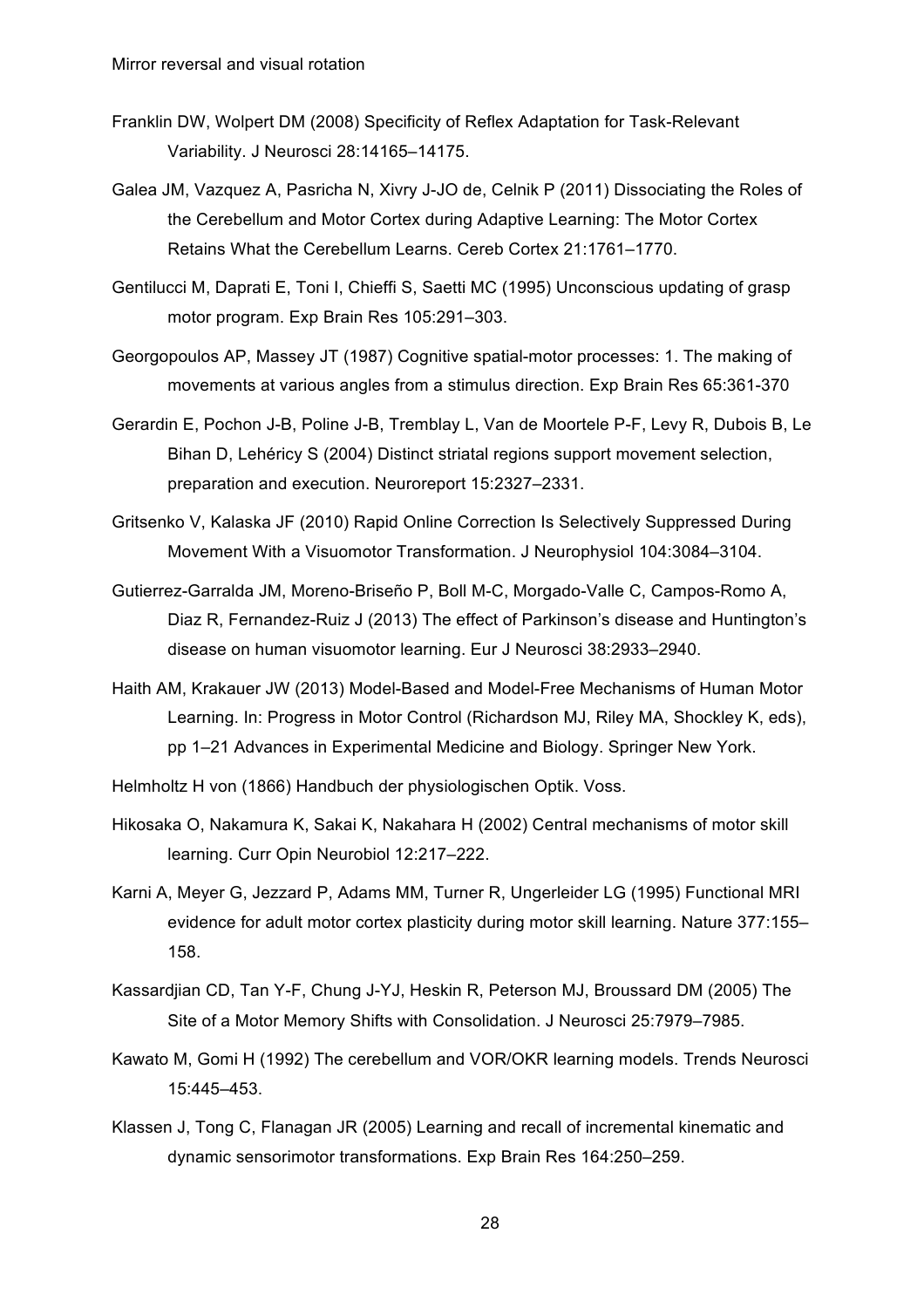- Krakauer JW, Ghez C, Ghilardi MF (2005) Adaptation to Visuomotor Transformations: Consolidation, Interference, and Forgetting. J Neurosci 25:473–478.
- Laforce Jr. R, Doyon J (2001) Distinct Contribution of the Striatum and Cerebellum to Motor Learning. Brain Cogn 45:189–211.
- Marinelli L, Crupi D, Di Rocco A, Bove M, Eidelberg D, Abbruzzese G, Ghilardi MF (2009) Learning and consolidation of visuo-motor adaptation in Parkinson's disease. Parkinsonism Relat Disord 15:6–11.
- Marr D, Poggio T (1976) From Understanding Computation to Understanding Neural Circuitry. Neurosci Res Bull 15:470-488.
- Martin TA, Keating JG, Goodkin HP, Bastian AJ, Thach WT (1996) Throwing while looking through prisms I. Focal olivocerebellar lesions impair adaptation. Brain 119:1183– 1198.
- Mazzoni P, Krakauer JW (2006) An Implicit Plan Overrides an Explicit Strategy during Visuomotor Adaptation. J Neurosci 26:3642–3645.
- McLaughlin SC (1967) Parametric adjustment in saccadic eye movements. Percept Psychophys 2:359–362.
- Middleton FA, Strick PL (2000) Basal ganglia and cerebellar loops: motor and cognitive circuits. Brain Res Rev 31:236–250.
- Neely KA, Heath M (2009) Visuomotor mental rotation: Reaction time is not a function of the angle of rotation. Neurosci Lett 463:194–198.
- Oldfield RC (1971) The assessment and analysis of handedness: The Edinburgh inventory. Neuropsychologia 9:97–113.
- Penhune VB, Steele CJ (2012) Parallel contributions of cerebellar, striatal and M1 mechanisms to motor sequence learning. Behav Brain Res 226:579–591.

Rasmussen CE (2006) Gaussian processes for machine learning. In. MIT Press.

- Reis J, Schambra HM, Cohen LG, Buch ER, Fritsch B, Zarahn E, Celnik PA, Krakauer JW (2009) Noninvasive cortical stimulation enhances motor skill acquisition over multiple days through an effect on consolidation. Proc Natl Acad Sci 106:1590–1595.
- Reisman DS, Wityk R, Silver K, Bastian AJ (2007) Locomotor adaptation on a split-belt treadmill can improve walking symmetry post-stroke. Brain 130:1861–1872.
- Rickard TC, Cai DJ, Rieth CA, Jones J, Ard MC (2008) Sleep does not enhance motor sequence learning. J Exp Psychol Learn Mem Cogn 34:834–842.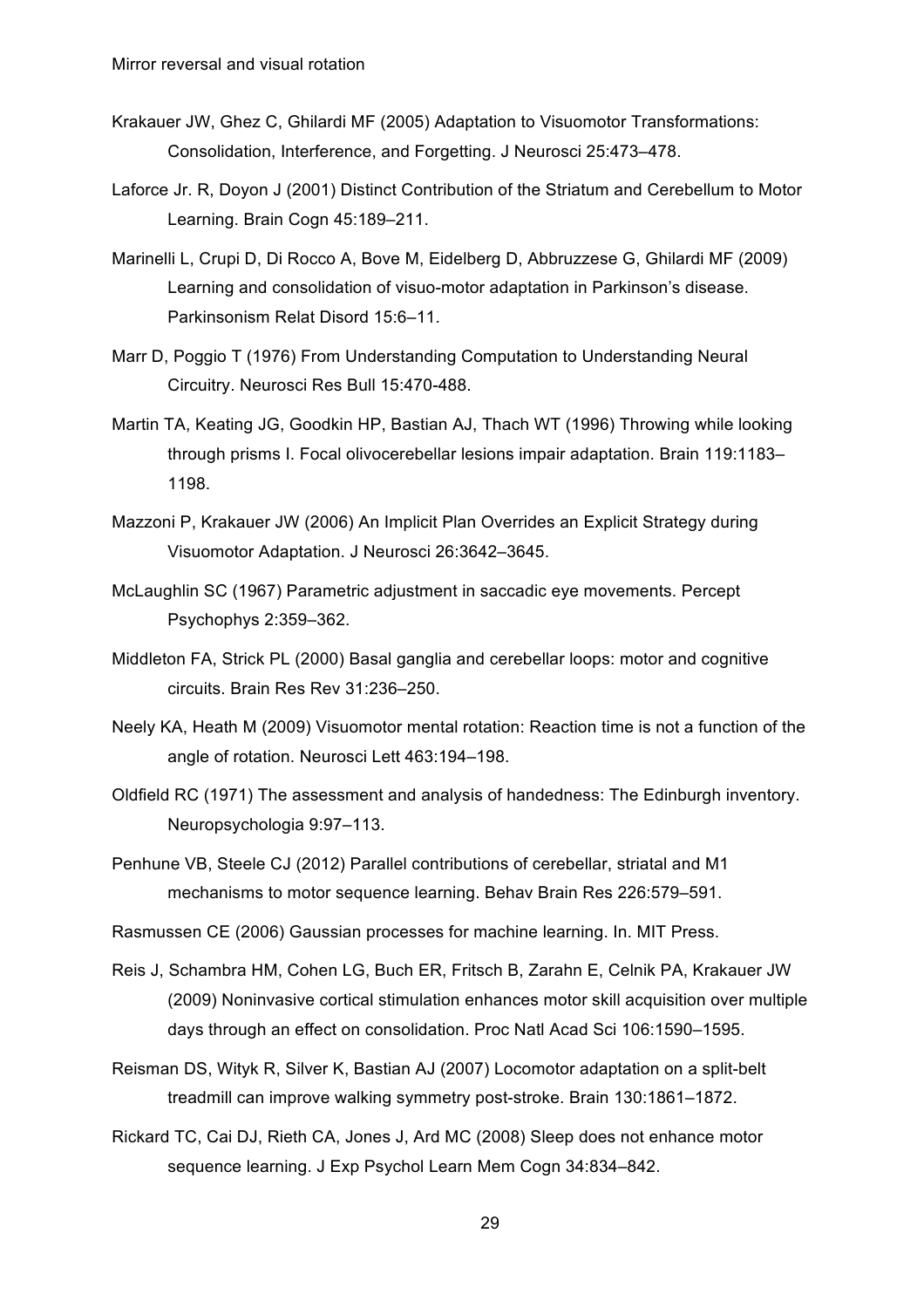- Robertson EM, Pascual-Leone A, Miall RC (2004) Current concepts in procedural consolidation. Nat Rev Neurosci 5:576–582.
- Robertson EM, Press DZ, Pascual-Leone A (2005) Off-Line Learning and the Primary Motor Cortex. J Neurosci 25:6372 –6378.
- Sanes JN, Dimitrov B, Hallett M (1990) Motor Learning in Patients with Cerebellar Dysfunction. Brain 113:103–120.
- Sarlegna F, Blouin J, Bresciani J-P, Bourdin C, Vercher J-L, Gauthier GM (2003) Target and hand position information in the online control of goal-directed arm movements. Exp Brain Res 151:524–535.
- Shmuelof L, Krakauer JW, Mazzoni P (2012) How is a motor skill learned? Change and invariance at the levels of task success and trajectory control. J Neurophysiol 108:578–594.
- Stebbins ED, Glenn T, Singh J, Willingham DB, Goetz CG (1997) Intact mirror-tracing and impaired rotary-pursuit skill learning in patients with Huntington's disease: Evidence for dissociable memory systems in skill learning. Neuropsychology 11:272–281.
- Stickgold R (2005) Sleep-dependent memory consolidation. Nature 437:1272–1278.
- Sutton RS, Barto AG (1998) Introduction to Reinforcement Learning, 1st ed. Cambridge, MA, USA: MIT Press.
- Takagi M, Zee DS, Tamargo RJ (1998) Effects of Lesions of the Oculomotor Vermis on Eye Movements in Primate: Saccades. J Neurophysiol 80:1911–1931.
- Takagi M, Zee DS, Tamargo RJ (2000) Effects of Lesions of the Oculomotor Cerebellar Vermis on Eye Movements in Primate: Smooth Pursuit. J Neurophysiol 83:2047– 2062.
- Taylor JA, Ivry RB (2011) Flexible Cognitive Strategies during Motor Learning. PLoS Comput Biol 7:e1001096.
- Taylor JA, Klemfuss NM, Ivry RB (2010) An Explicit Strategy Prevails When the Cerebellum Fails to Compute Movement Errors. 9:580–586.
- Todorov E, Jordan MI (2002) Optimal feedback control as a theory of motor coordination. Nat Neurosci 5:1226–1235.
- Tong C, Wolpert DM, Flanagan JR (2002) Kinematics and Dynamics Are Not Represented Independently in Motor Working Memory: Evidence from an Interference Study. J Neurosci 22:1108–1113.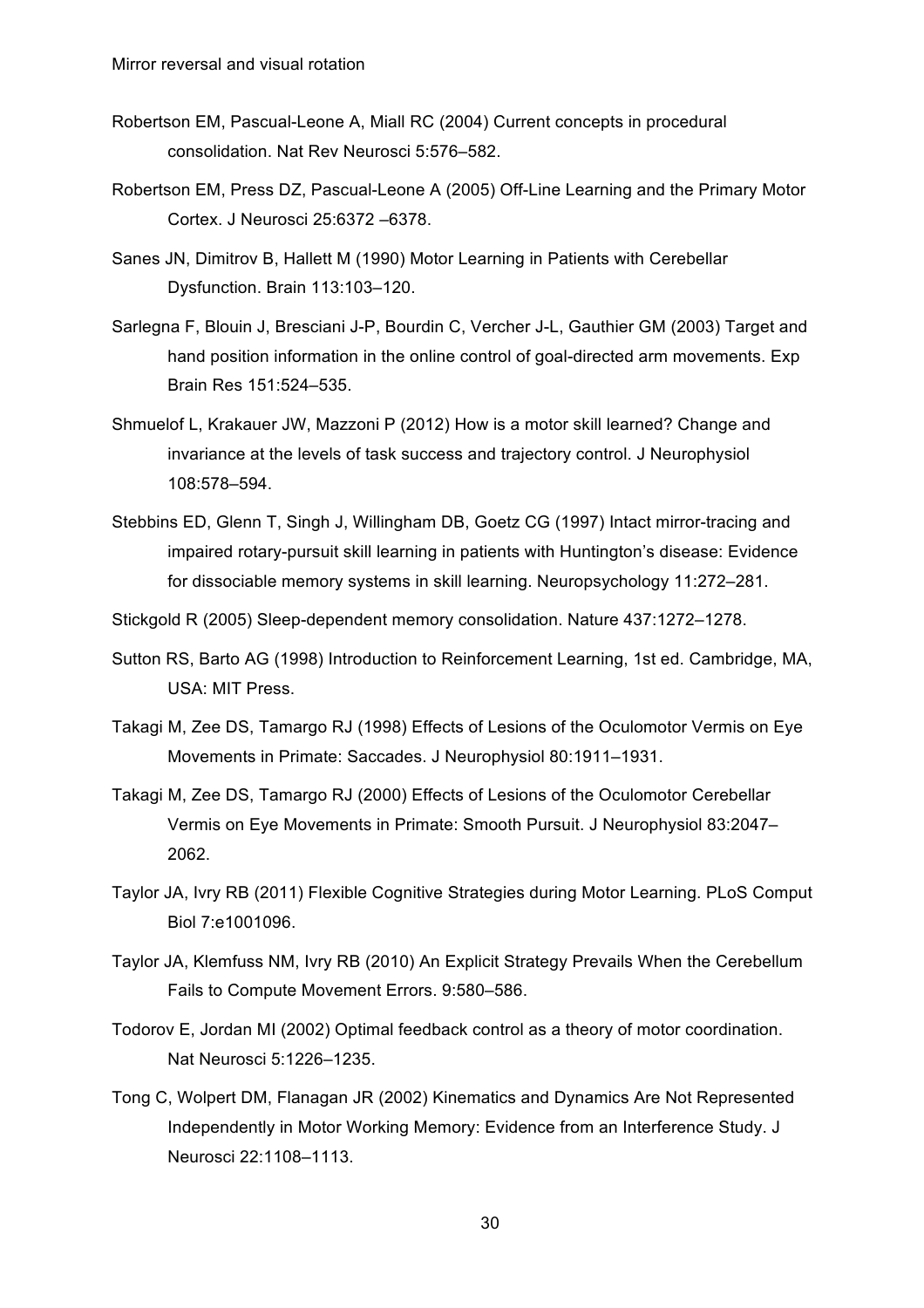- Trempe M, Proteau L (2010) Distinct consolidation outcomes in a visuomotor adaptation task: Off-line leaning and persistent after-effect. Brain Cogn 73:135–145.
- Tseng Y, Diedrichsen J, Krakauer JW, Shadmehr R, Bastian AJ (2007) Sensory Prediction Errors Drive Cerebellum-Dependent Adaptation of Reaching. J Neurophysiol 98:54– 62.
- Turnham EJA, Braun DA, Wolpert DM (2011) Inferring Visuomotor Priors for Sensorimotor Learning. PLoS Comput Biol 7:e1001112.
- Vaca-Palomares I, Díaz R, Rodríguez-Labrada R, Medrano-Montero J, Vázquez-Mojena Y, Velázquez-Pérez L, Fernandez-Ruiz J (2013) Spinocerebellar Ataxia Type 2 Neurodegeneration Differentially Affects Error-Based and Strategic-Based Visuomotor Learning. The Cerebellum 12:848–855.
- Walker MP, Brakefield T, Morgan A, Hobson JA, Stickgold R (2002) Practice with Sleep Makes Perfect: Sleep-Dependent Motor Skill Learning. Neuron 35:205–211.
- Waters-Metenier S, Husain M, Wiestler T, Diedrichsen J (2014) Bihemispheric Transcranial Direct Current Stimulation Enhances Effector-Independent Representations of Motor Synergy and Sequence Learning. J Neurosci 34:1037–1050.
- Werner S, Bock O (2010) Mechanisms for visuomotor adaptation to left–right reversed vision. Hum Mov Sci 29:172–178.
- Willingham DB (1998) A Neuropsychological Theory of Motor Skill Learning. Psychol Rev 105:558–584.
- Wright DL, Rhee J-H, Vaculin A (2010) Offline Improvement during Motor Sequence Learning Is Not Restricted to Developing Motor Chunks. J Mot Behav 42:317–324.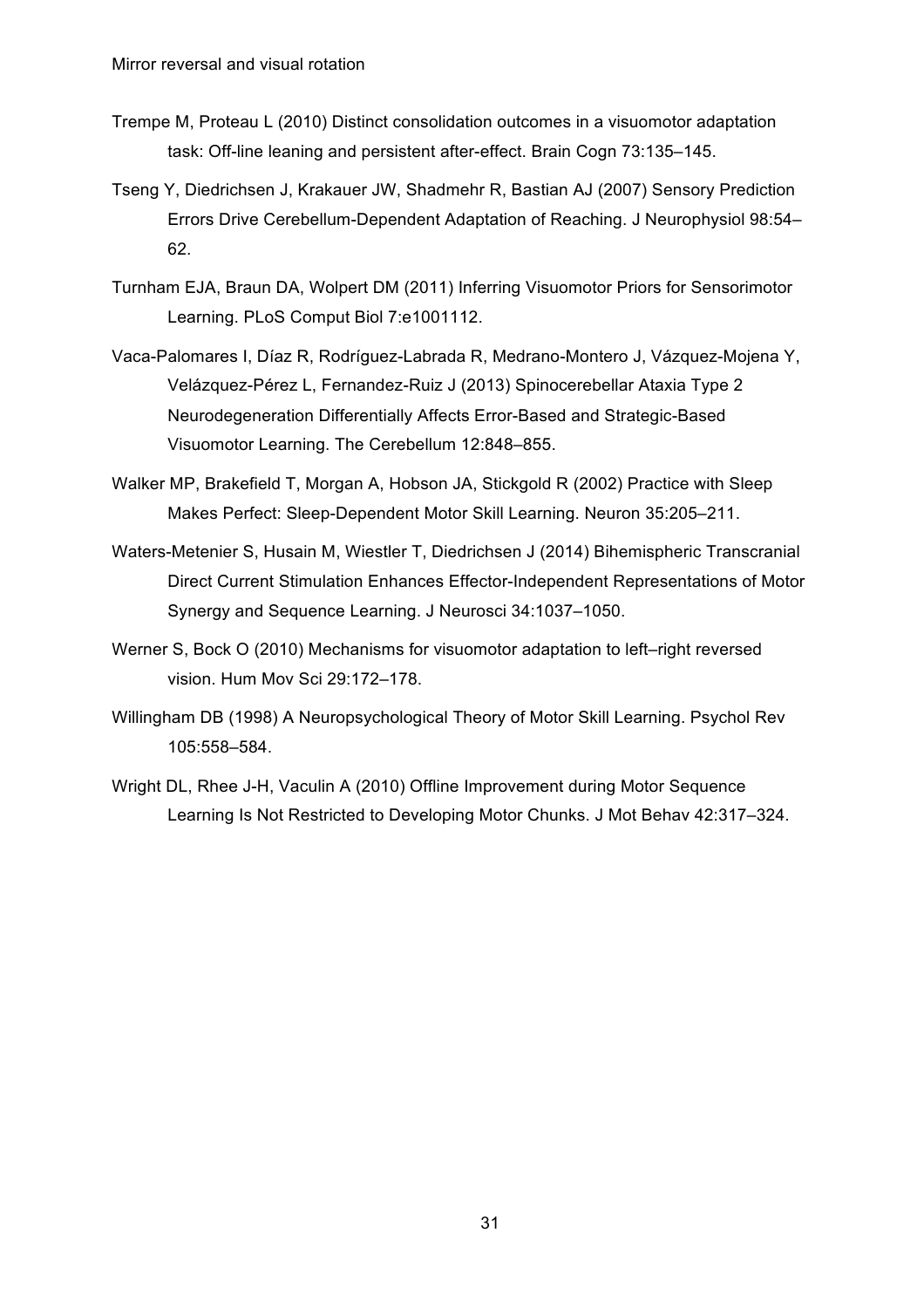

## **Figures captions**

**Figure 1. Schematic drawing of recalibration during MR and VR.** The dashed vertical line represents the mirror reversal axis. In trial *n* hand (red) movements towards the -20° target (see Fig. 2 for coordinate frame) result in the cursor (blue) travelling to +20°, thus producing an error (dashed black arrow) of 40°. A fraction of this error vector is used to update the next motor command. On trial n+1 the hand movement direction (solid red arrow) is therefore shifted from the previous movement direction (dashed red arrow). During VR (upper panel) this leads to error reduction between cursor (solid blue arrow) and target compared to the previous movement. During MR (lower panel) the same update results in an increased error.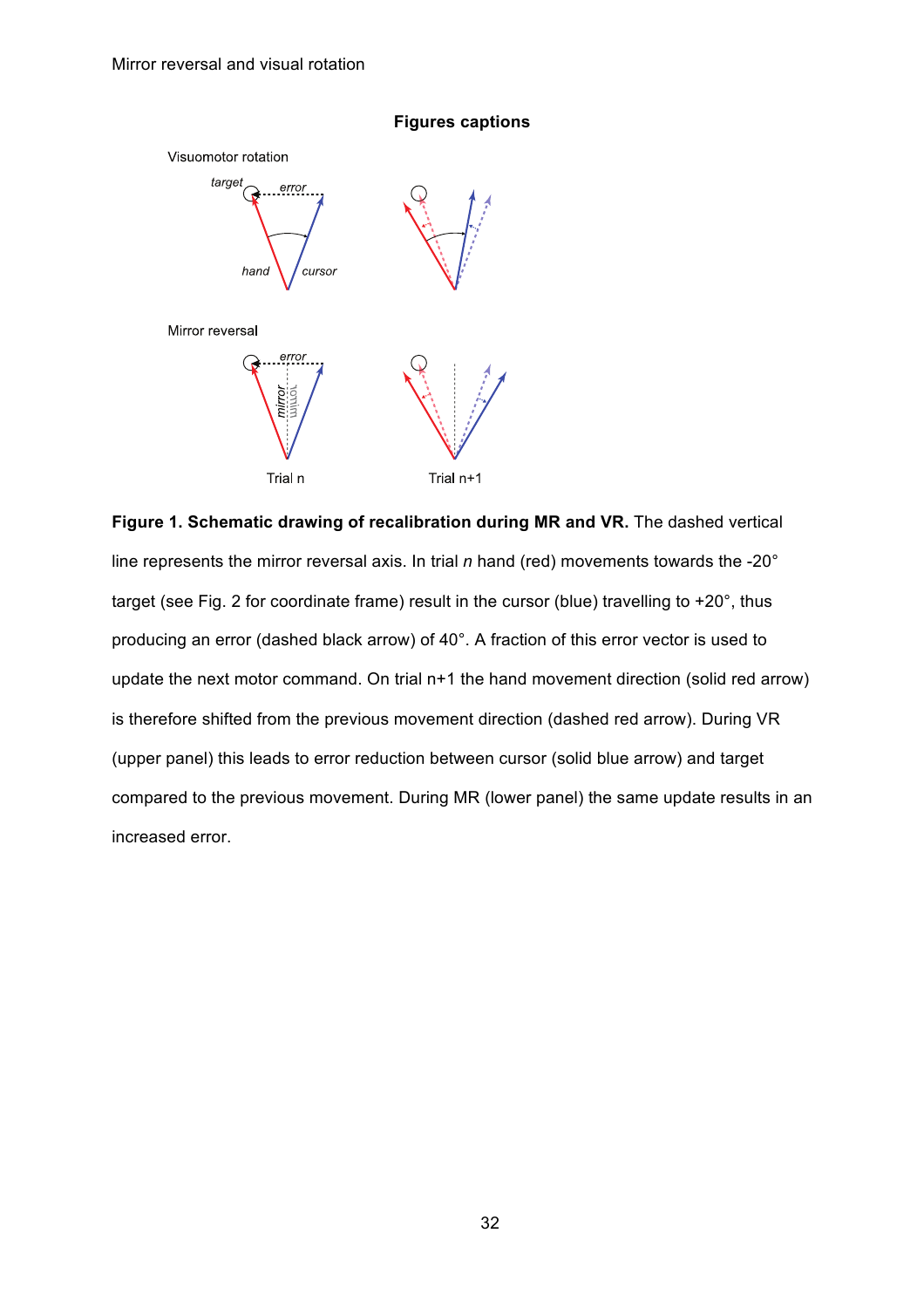

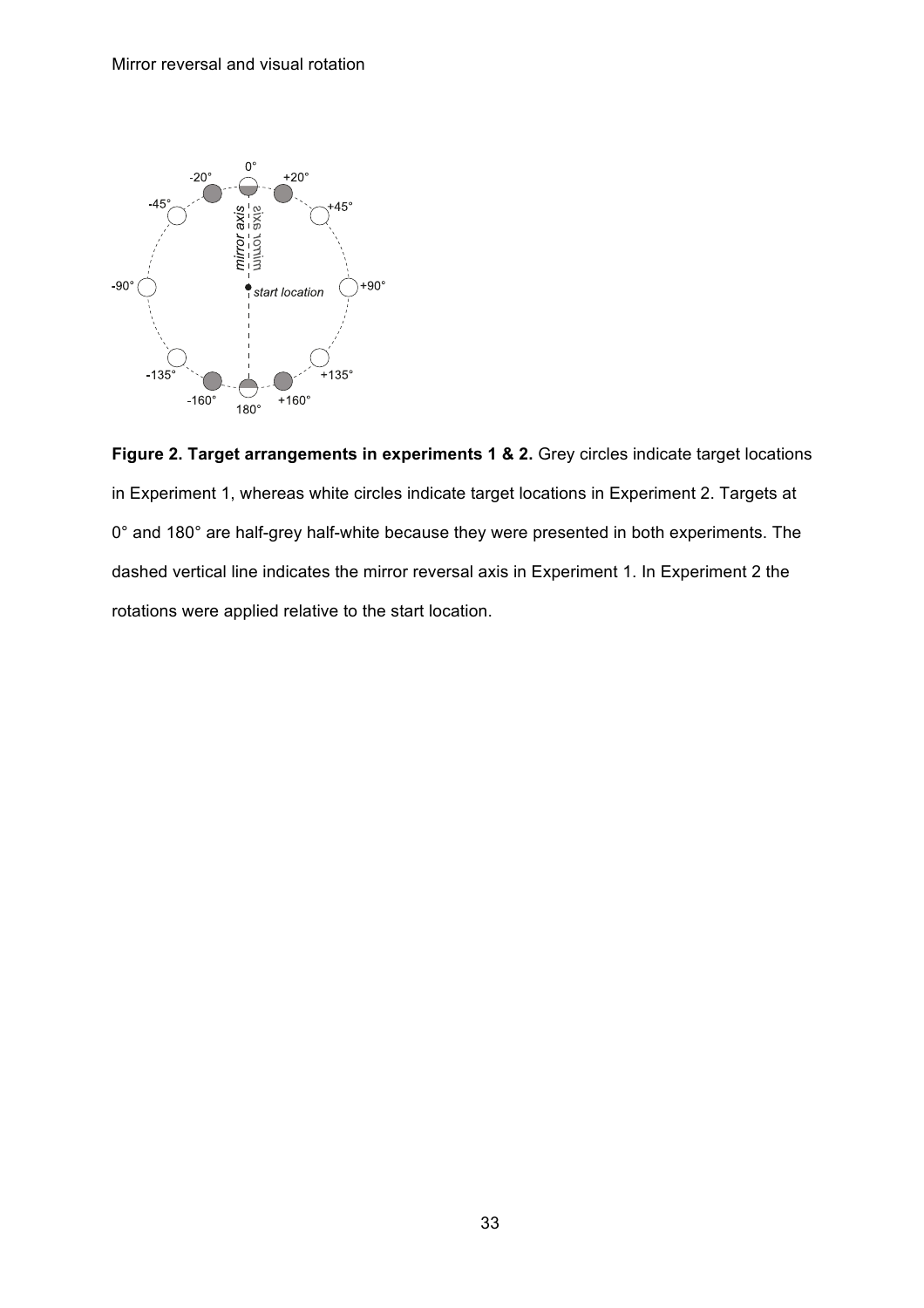

**Figure 3. Group-average reaction time across Experiment 1 & 2.** White background indicates reaching under normal visual feedback, while grey background indicates reaching during mirror reversed or rotated visual feedback. The vertical line indicates the break between sessions. (**A**) RT for -160°, -20°, 20° and 160° targets during mirror reversal learning (Experiment 1). (**B**) RT for reaching towards 8 targets during VR (Experiment 2). Error bars indicate between subject standard error.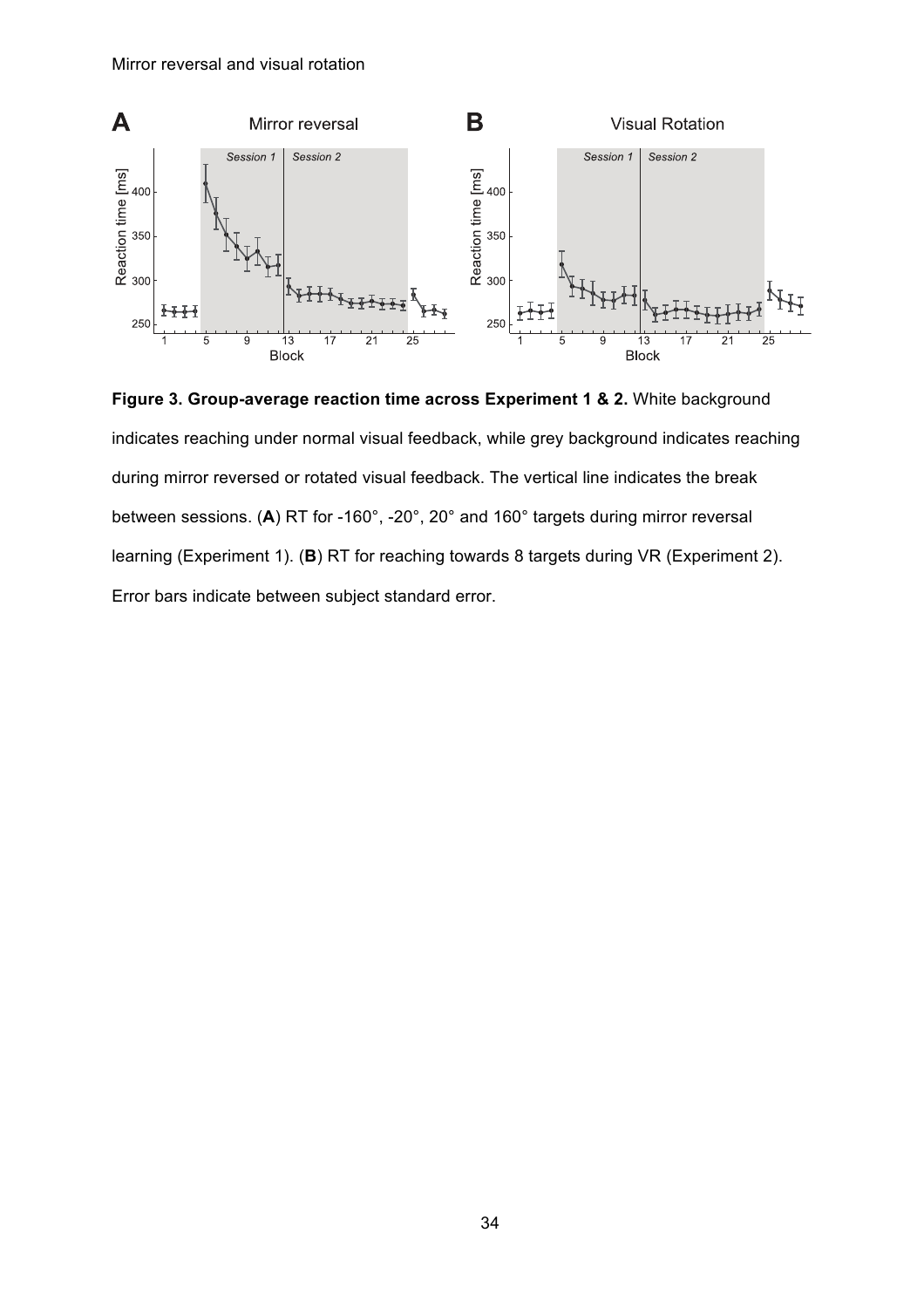

**Figure 4. Relationship between RT and the directional error in Experiment 1 and 2.** Blocks 1-4 were collected during baseline and blocks 5-24 during MR or VR. The trials were binned by RT for each target, participant and block. Visual feedback was veridical during blocks 1-4 and mirror reversed or rotated during blocks 5-24. Blocks 1-12 were measured during the first, blocks 13-24 during the second session. (**A**) Mirror reversal: Visual Errors from movements towards the -160° and +20° target were flipped to allow averaging with errors from the -20° and +160° targets. Visual Errors larger than 20° indicate that the hand reached into the wrong (unmirrored) direction. Completely unadapted responses would yield an error of +40°. (**B**) Visual rotation. A completely unadapted response would result in an error of +40°. Error bars indicate between-subject standard error.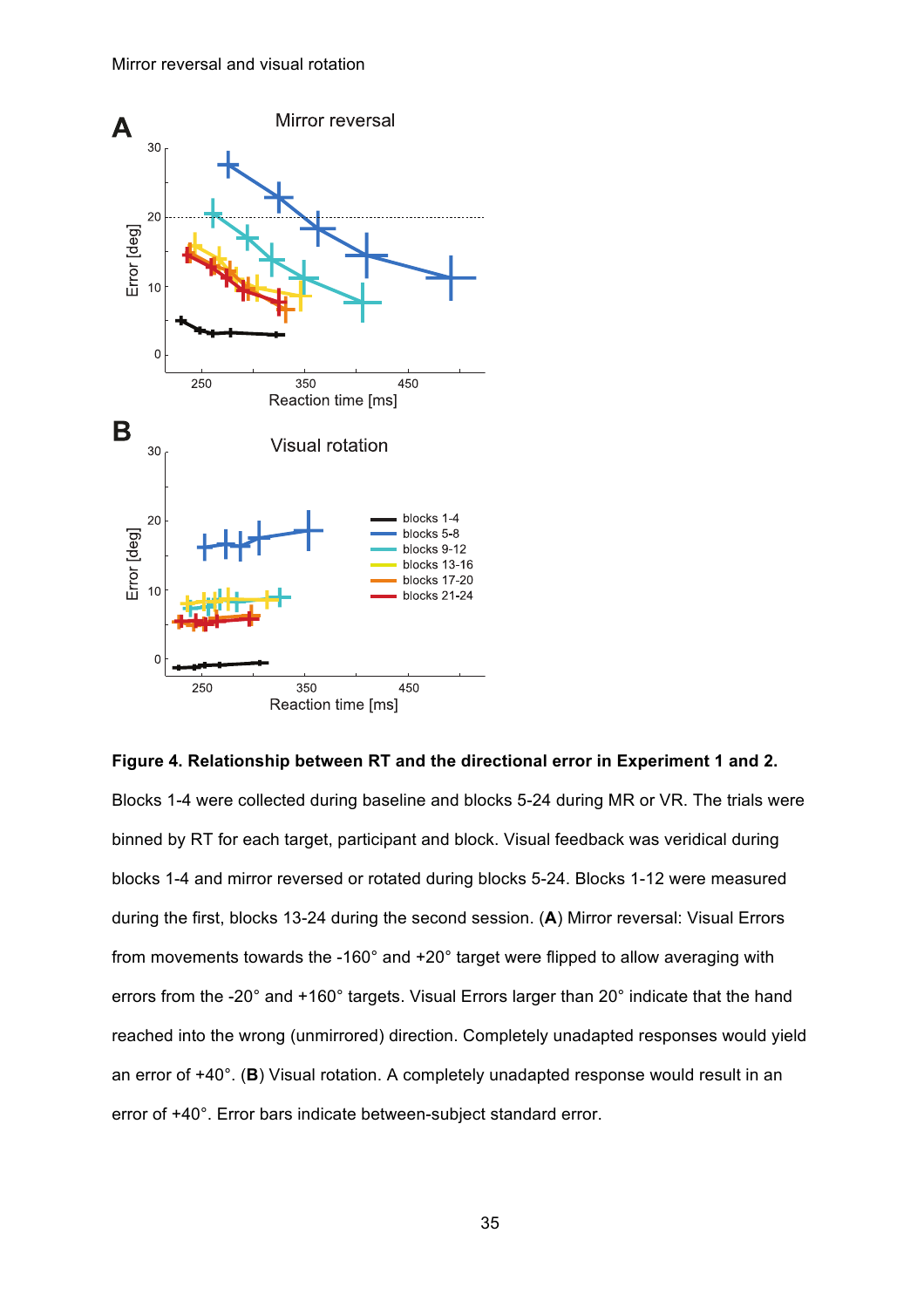

**Figure 5. Relationship between time and feedback response during mirror reversal learning (Experiment 3).** Shown is the force measured in the channel produced in reaction to a 1.5cm cursor displacement. Blocks 1-4 were collected during baseline and blocks 5-24 during MR. The dashed line shows the reversed baseline response to serve as an illustration of what a perfectly mirror reversed feedback response would have looked like. Shaded area indicates between-subject SE.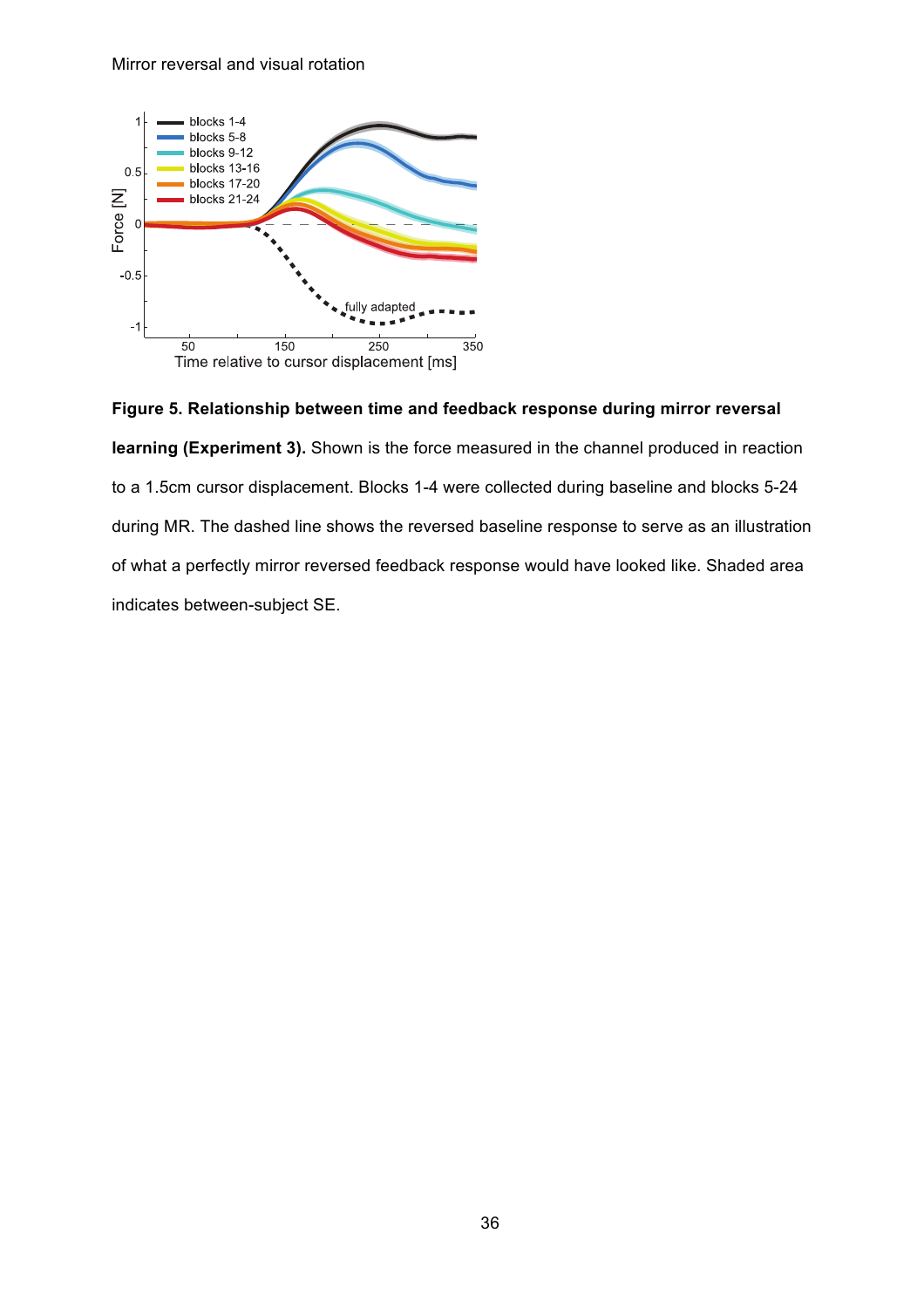

**Figure 6. Feedback responses in Experiment 4 & 5.** (**A**) In Experiment 5, the cursor (dashed grey line) and the hand (solid gray line) moved in the same direction. The cursor was displaced (dashed colored arrows) at an angle of -90° (dark blue), -30° (light blue), +90° (red) or +150° (orange) relative to the movement direction. Displacements also occurred in +30° and -150° directions (not shown). The hand movements that cancel out the cursor displacements are shown as solid arrows of the same color. (**B**) In Experiment 4, the cursor (dashed gray line) was rotated by +60° or -60° (only the +60° is shown in the schematic) from the hand movement (solid gray line). Displacements were -90° (blue dashed) or +90°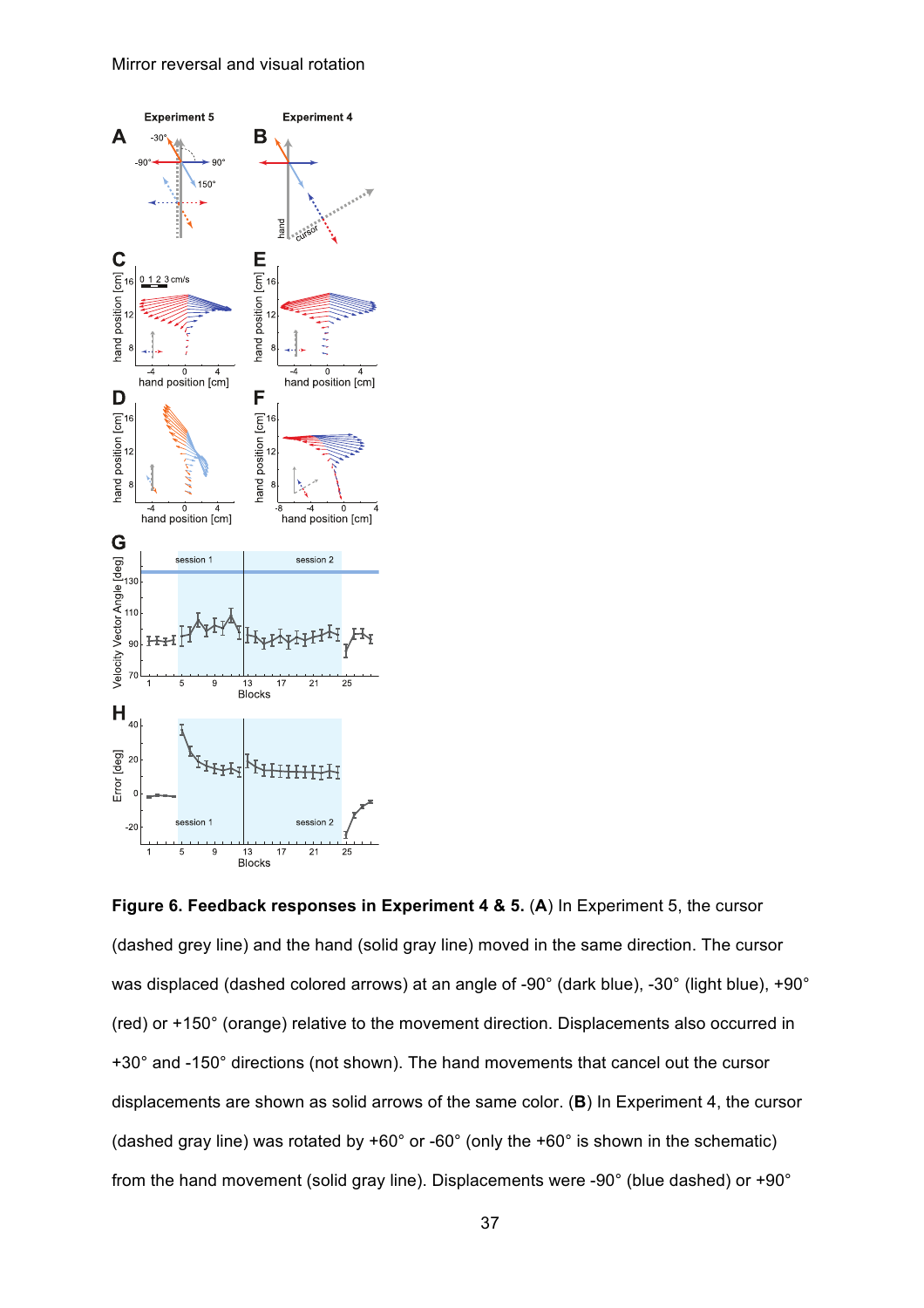(red dashed) relative to the movement direction of the cursor. The solid red and dark blue arrows indicate the required hand movement directions that cancel out the corresponding displacement (dashed arrow with the same color). The orange and the light blue arrows show what an unadapted response would look like. (**C**) Quiver plot of feedback responses in Experiment 5 to -90° (dark blue) and +90° (red) cursor displacements. The vector origin represents the average hand position at time points from 75 to 375 ms after the cursor displacement (20ms resolution), and the vector the difference in instantaneous hand velocity between trials with and without displacement. (**D**) Feedback responses to -30° (light blue) and +150° (orange) cursor displacements in Experiment 5. (**E**) Response to -90° (dark blue) and +90° (red) cursor displacements during baseline reaching, i.e. before cursor rotation in Experiment 4, and (**F**) with rotated cursor (blocks 5 to 8). Results are shown averaged over the +60° and -60° rotation groups, by right-left flipping the results for the -60° group. (**G**) Mean angular direction of feedback correction (±SE) 250 to 350ms after the displacement plotted over all blocks of Experiment 4. Responses are combined across cursor displacements and rotation groups. Light blue background: blocks with visual rotation. Blue line and shading: prediction of fully unadapted feedback response, based on mean and SE of responses to oblique cursor displacement in Experiment 5. (**H**) Mean angular error of the feedforward command (±SE) averaged from 100 to 150ms after movement onset while adapting to the 60° rotation in experiment 4 for comparison.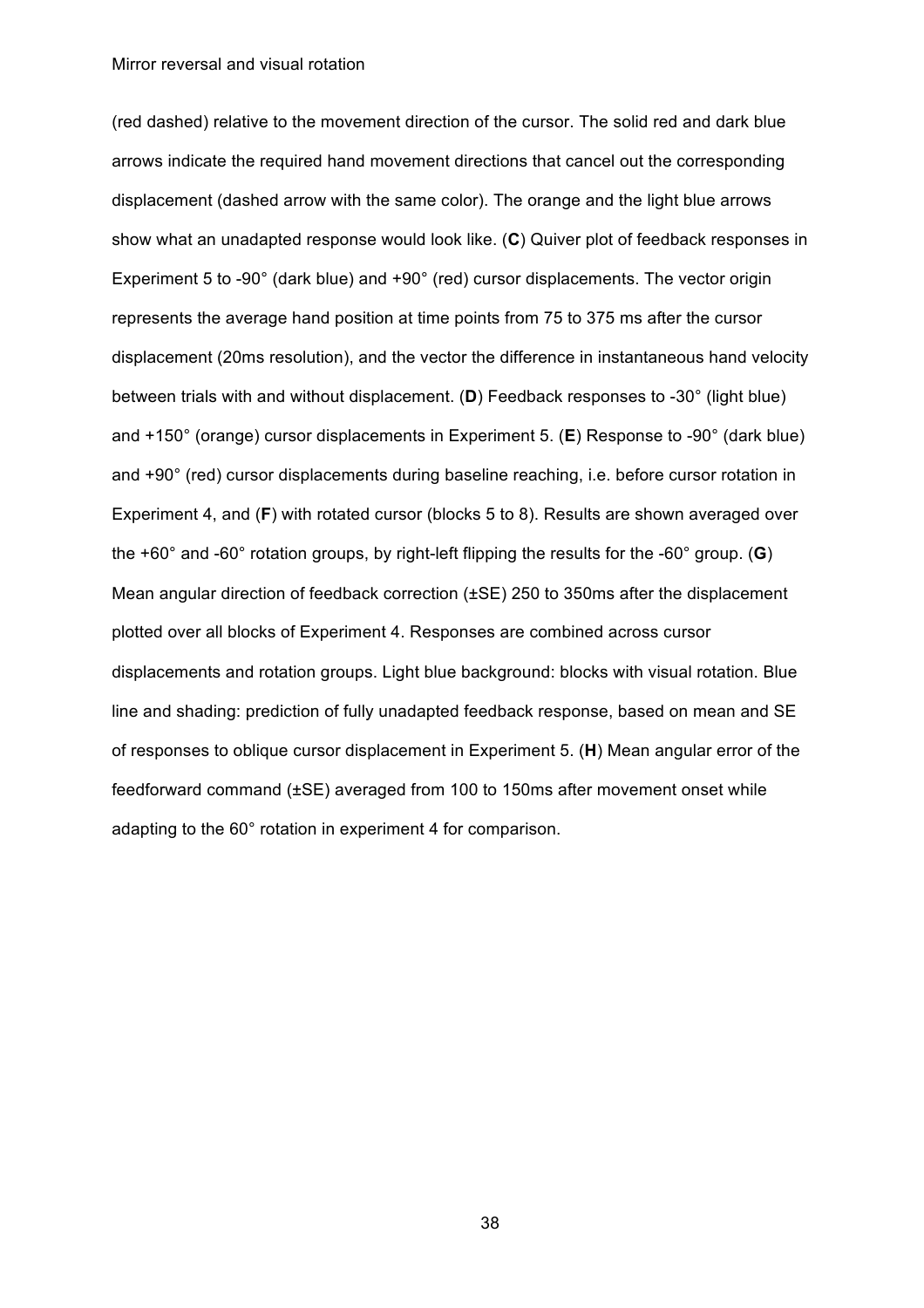

**Figure 7. Consolidation of the feedforward command in Experiment 2 & 3.** Average angular errors 100 to 150ms after movement onset are plotted over the different blocks of the experiment (**A-D**) for the 4 mirror reversal groups (Experiment 3) and (**E**) the visual rotation group (Experiment 2). The error is corrected for the influence of time-accuracy tradeoff by calculating the average error at RT=250ms (see methods). Colored background indicates blocks with mirror reversal or visual rotation. The vertical dashed line separates the two sessions. All mirror reversal groups performed as well or better in the first block of the second session than in the last block of the first session. (**F**) Bar graph of the difference in error between the first block in the second session (block 13) and the last block in the first session (block 12) split up by the visual rotation and the four mirror reversal groups ME=Morning Evening; EM=Evening Morning; EE=Evening Evening; MM=Morning Morning and the VR=visual rotation group. \* indicates significant t-test against zero with p<.05**.**